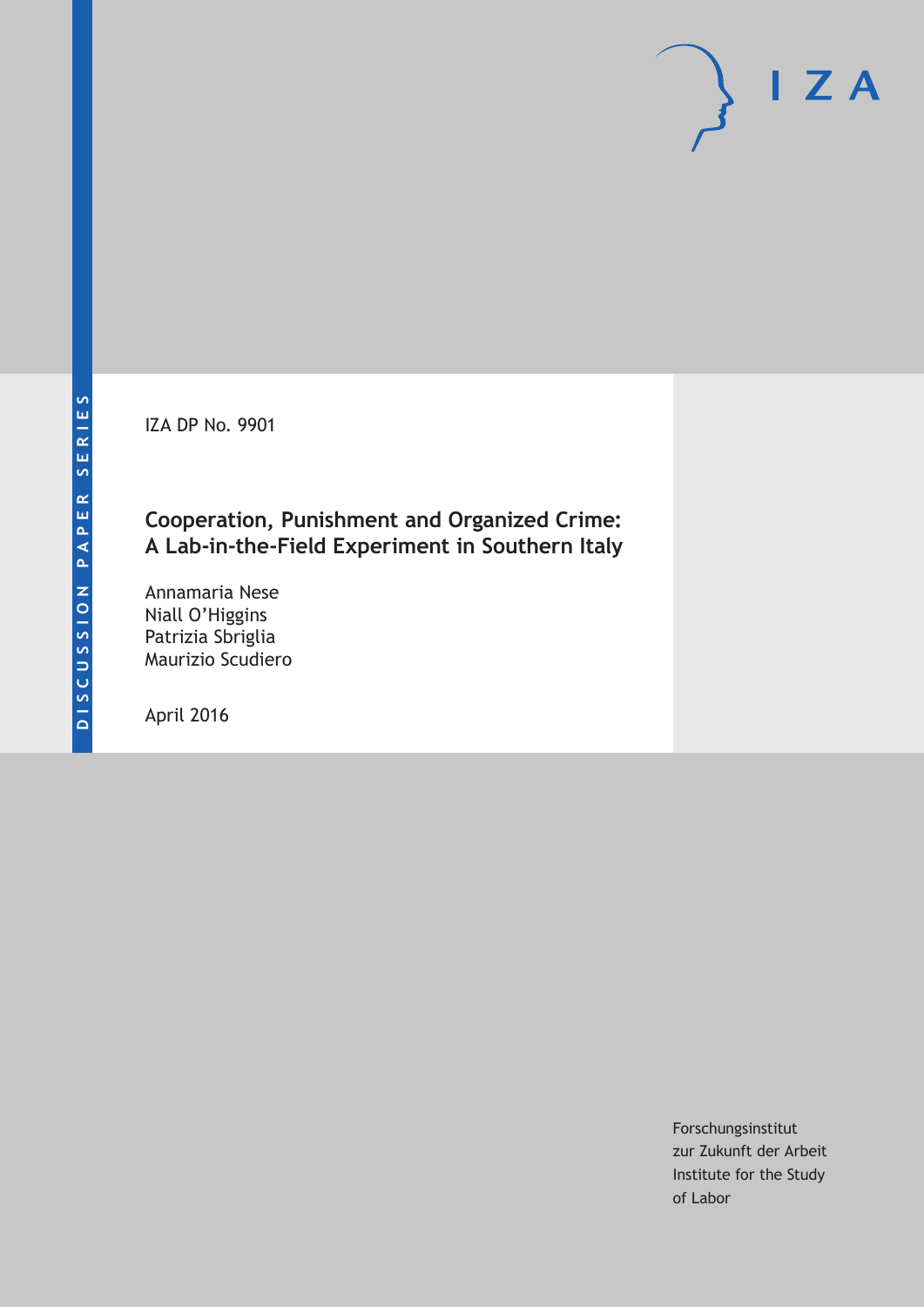# **Cooperation, Punishment and Organized Crime: A Lab**‐**in**‐**the**‐**Field Experiment in Southern Italy**

## **Annamaria Nese**

*University of Salerno* 

# **Niall O'Higgins**

*ILO, University of Salerno and IZA* 

# **Patrizia Sbriglia**

*University of Naples II*

# **Maurizio Scudiero**

*Ministry of Justice, Italy* 

Discussion Paper No. 9901 April 2016

IZA

P.O. Box 7240 53072 Bonn Germany

Phone: +49-228-3894-0 Fax: +49-228-3894-180 E-mail: iza@iza.org

Any opinions expressed here are those of the author(s) and not those of IZA. Research published in this series may include views on policy, but the institute itself takes no institutional policy positions. The IZA research network is committed to the IZA Guiding Principles of Research Integrity.

The Institute for the Study of Labor (IZA) in Bonn is a local and virtual international research center and a place of communication between science, politics and business. IZA is an independent nonprofit organization supported by Deutsche Post Foundation. The center is associated with the University of Bonn and offers a stimulating research environment through its international network, workshops and conferences, data service, project support, research visits and doctoral program. IZA engages in (i) original and internationally competitive research in all fields of labor economics, (ii) development of policy concepts, and (iii) dissemination of research results and concepts to the interested public.

IZA Discussion Papers often represent preliminary work and are circulated to encourage discussion. Citation of such a paper should account for its provisional character. A revised version may be available directly from the author.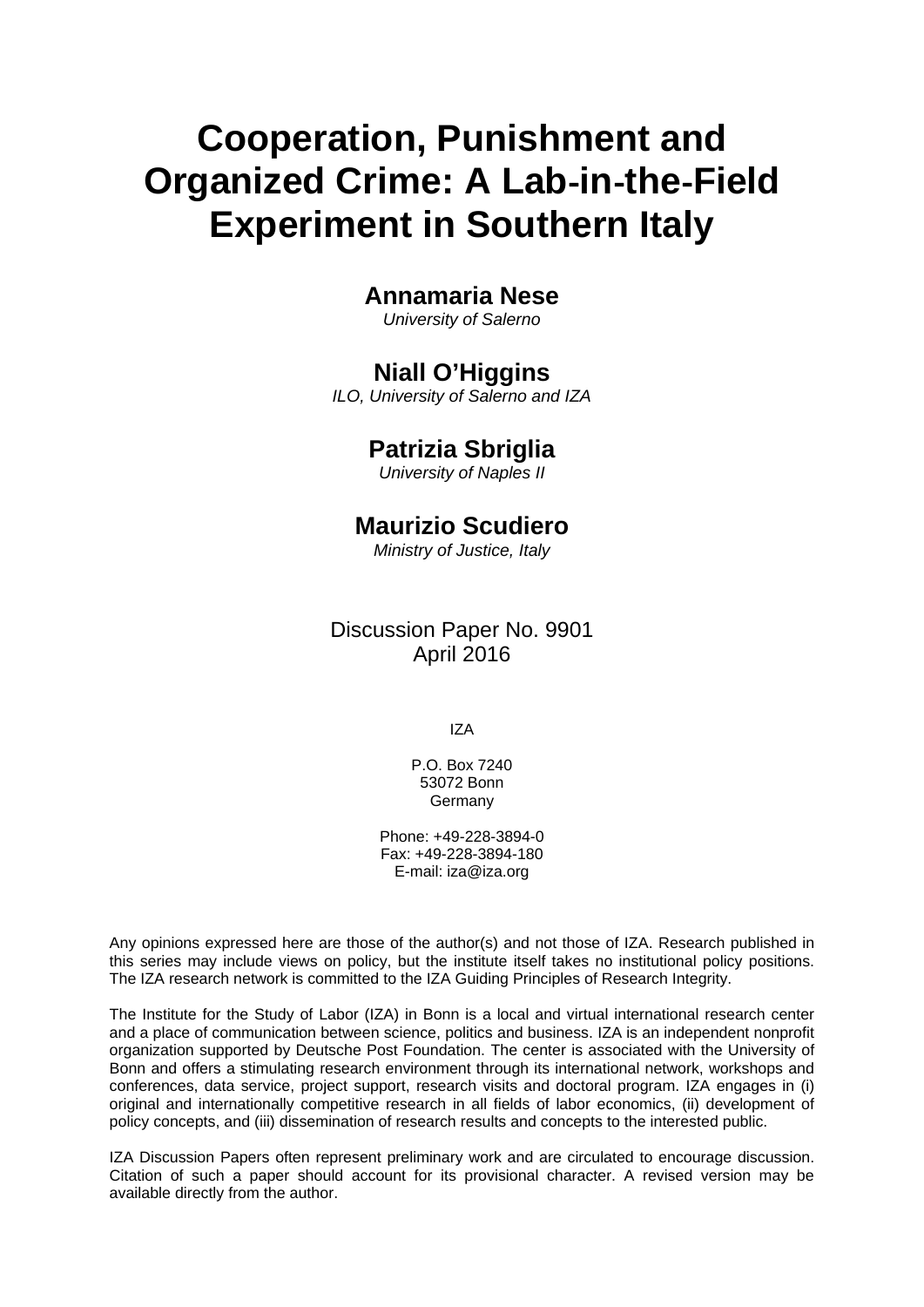IZA Discussion Paper No. 9901 April 2016

# **ABSTRACT**

# **Cooperation, Punishment and Organized Crime: A Lab**‐**in**‐**the**‐**Field Experiment in Southern Italy**

This paper reports the results of an experimental investigation which allows a deeper insight into the nature of social preferences amongst organized criminals and how these differ from "ordinary" criminals on the one hand and from the non‐criminal population in the same geographical area on the other. We provide experimental evidence on cooperation and response to sanctions by running Prisoner's Dilemma and Third Party Punishment games on three different pools of subjects; students, 'Ordinary Criminals' and Camorristi (Neapolitan 'Mafiosi'). The latter two groups being recruited from within prisons. We are thus able to separately identify 'Prison' and 'Camorra' effects. Camorra prisoners show a high degree of cooperativeness and a strong tendency to punish, as well as a clear rejection of the imposition of external rules even at significant cost to themselves. In contrast, ordinary criminals behave in a much more opportunistic fashion, displaying lower levels of cooperation and, in the game with Third Party punishment, punishing less as well as tending to punish cooperation (almost as much) as defection. Our econometric analyses further enriches the analysis demonstrating inter alia that individuals' locus of control and reciprocity are associated with quite different and opposing behaviours amongst different participant types; a strong sense of self‐determination and reciprocity both imply a higher propensity to cooperate and to punish for both students and Camorra inmates, but quite the opposite for ordinary criminals, further reinforcing the contrast between the behaviour of ordinary criminals and the strong internal mores of Camorra clans.

JEL Classification: A13, D63, D23, C92, K42, Z13

Keywords: economics of crime, models of identity, prisoner's dilemma, third party punishment, experimental economics

Corresponding author:

Niall O'Higgins Department of Economics and Statistics University of Salerno Via Giovanni Paolo II 132-84084 Fisciano (SA) Italy E-mail: nohiggins@unisa.it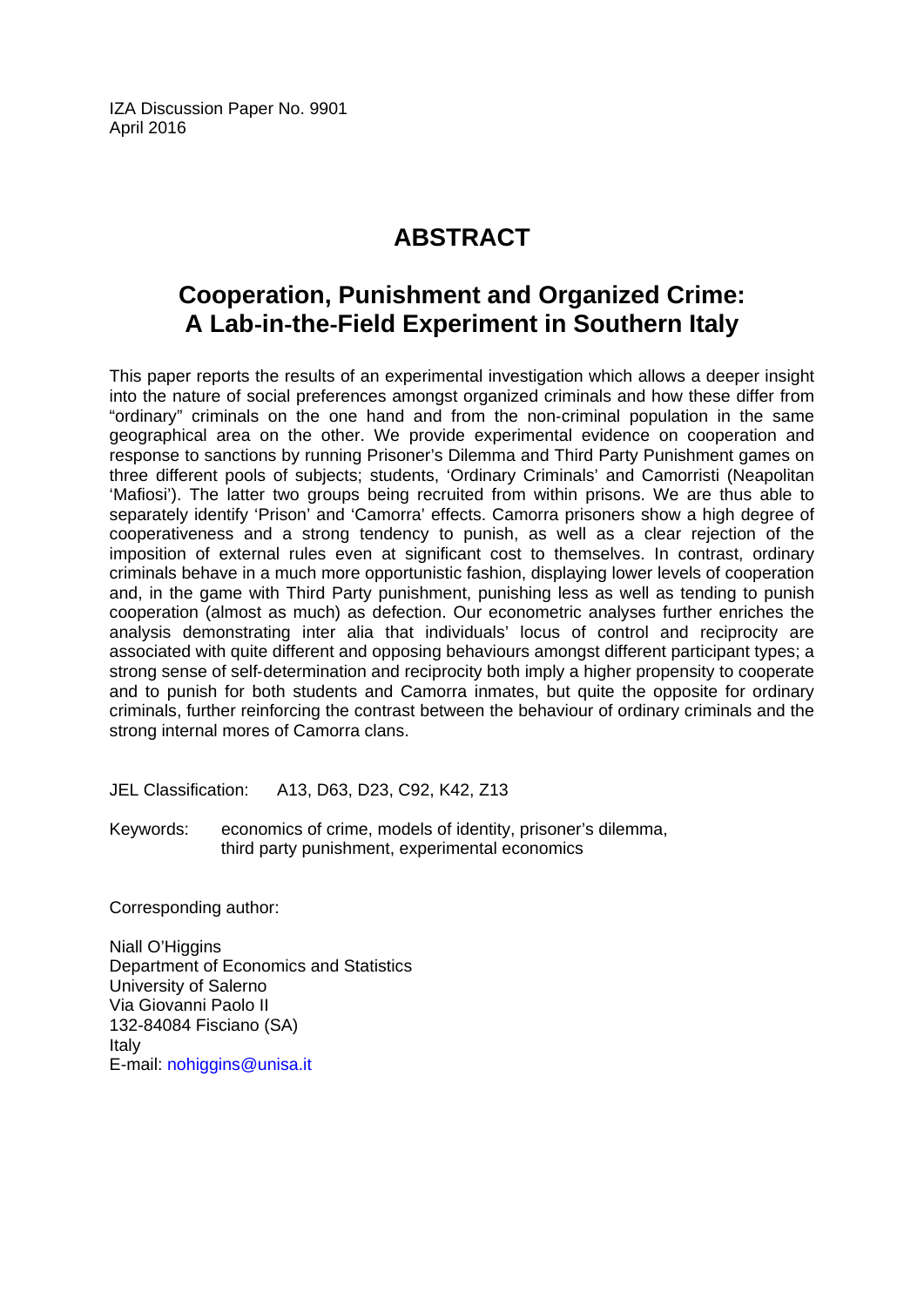### **1. Introduction**

This study is motivated by the belief that our practical understanding of the Mafia, Camorra and other Italian criminal organizations may potentially be enriched by recognizing that their wellknown codes of behaviour are more than anecdotal curiosities, and indeed, constitute a real and distinct criminal culture which is both unique and, whilst often mentioned in movies and books, rarely seriously studied. Such a belief clearly informs the public debate in the media, but it is also evident in policy initiatives; mafiosi are understood to share common moral values characterized by strong in‐group cooperativeness and loyalty, parochialism, total disregard of external (public) institutional rules, profound religious beliefs and self‐reported positive identity values. Crucial to these rules are, for example, the secrecy codes of *omertà* which Mafiosi consider honourable trust among members of the same group. The importance of such codes has been demonstrated by the success of some of the strategies which have been used to fight Mafia and Mafia-type groups.<sup>1</sup> For example, the providing of incentives to informants, a strategy adopted to fight the Mafia in the 1980s, turned out to be a powerful instrument to undermine the secrecy codes of *omertà*. At the same time, more recently, new rules of conduct of the Catholic Church which threaten those responsible for violent crimes with excommunication or impede criminals in small cities from exerting an influential role asfar asreligious matters are concerned, have been seen as an important steps to fight and deprive the criminal culture of some kind of status.<sup>2</sup>

Scholars often claim that such culture produces important distortions in the social and economic life of the neighbourhoods where organized crime groups operate. Concern has also been expressed that the proliferation of Mafia organizations in the EU and US could lead to the exporting of a culture of crime with all the related consequences on the level of corruption and the functioning of the local markets.

In a recent study, Meier et al. (2014) have experimentally analysed social preferences in two groups of high‐school adolescents who live in two distinct neighbourhoods of Palermo, one of which

 $^{1}$ To be precise, we draw subjects form a pool of members of the Camorra organization. However, as is common in similar studies, in this paper we use the words: Camorra, Mafia and Mafia‐type organizations without distinction, since there appear to be few differences – as far as the "criminal culture" is concerned – between these groups.

<sup>&</sup>lt;sup>2</sup>There are a number of policies which are directly aimed at fighting the Mafia's codes of behaviour and reducing the importance of Mafiosi in their native towns and villages. For example, the Italian Parliament is currently discussing a new law to deprive sentenced Mafia‐type leaders of parental custody, and the policy allowing wealth confiscated from Mafiosi to be re-allocated for the provision of basic public goods in local communities has already proved successful. Finally, Luigi Cantone, the Italian High Commissioner for the fight of criminality and corruption, has recently stated that a policy which does not fight the culture of crime but aims only at arresting Mafia bosses may backfire because it just leaves room for new struggles for supremacy amongst criminal families.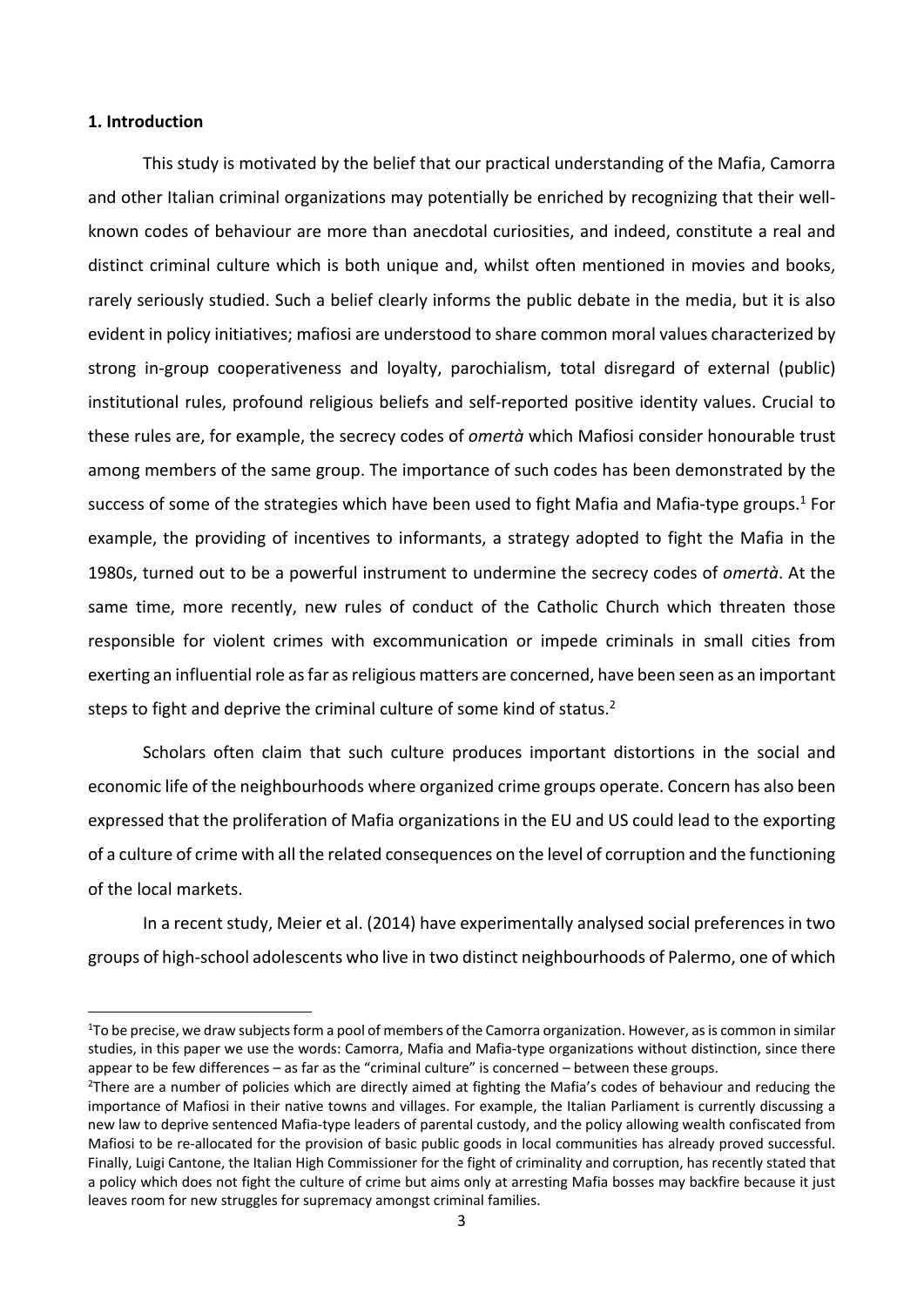is traditionally connected to Mafia. Their results clearly show that the presence of Mafia strongly affects social behaviour, also for young adults who have comparable levels of education and socio‐ economic family conditions as those living in Mafia‐free areas of the same city. Specifically, they found that people living in neighbourhoods with high Mafia involvement exhibited lower generalized trust and trustworthiness as well as greater parochialism, and that punishment norms did not alter their behaviour significantly. In their conclusions, the authors argue that in regions in which criminal organizations operate there are negative externalities; specifically, informal institutional criminal culture tends to prevail over the formal institutional culture and to affect even younger generations belonging to the non-criminal population.<sup>3</sup> This argument is not new and it has been widely examined. Gambetta (1996) and Bandiera (2003) argue that the rise and success of the Mafia in the nineteen century was connected to the weakness of the Italian State and the Mafia's ability to provide efficient and otherwise absent credible legal frameworks; the Mafia thus provided an alternative institutional structure, filling a vacuum whenever it had the opportunity.<sup>4</sup> The weakness of legitimate institutions and the "vicious cycle" (Meier et. al.; 2014) are also claimed as one of the main reasons for Southern Italian economic underdevelopment and the persistence of regional economic disparities (Beugelsdijk and Schaik, 2005), since it produces – and reproduces ‐ a low level of social capital in the South of Italy.<sup>5</sup>

The present paper proposes an experimental investigation which allows a deeper insight into the nature of social preferences amongst "organized" criminals and how these differ from "ordinary" criminals on the one hand and from the non‐criminal population in the same geographical area on the other. We focus on Campania where the Camorra, perhaps currently the most important Italian Mafia‐type organization, thrives. We provide experimental evidence on

<sup>3</sup> Quoting from Meier et al.; 2014 paper (p.1): "Our study experimentally demonstrates that informal institutions from the past can undermine institutions from the present, even in religiously and ethnically homogeneous populations. A culture of organized crime can affect norms and attitudes in adolescents that might create a vicious cycle where organized crime affects norms and vice versa".

<sup>4</sup> In the case of other organized groups, like the Camorra in Campania, which constitute our 'Mafia' sample, there are very similar historical patterns. Specific to the Camorra, however, the organization experienced extraordinarily fast growth following the earthquake of 1980 as the result of the substantial public relief funds directed to Campania (See Pinotti, 2013).

<sup>&</sup>lt;sup>5</sup>A careful investigation into the importance of these disparities has been conducted by Casari et al. (2015). The authors experimentally test social preferences in two distinct areas; the North\Centre and the South of Italy. Their tests on risk attitudes, trust and trustworthiness suggest that observed economic differences may be the result of differences in unobserved preferences. The recent experimental field investigations conducted in Italy in the last few years is particularly interesting in as much as they provide suggestive insights into the underpinning of economic development in Western countries where heterogeneous and conflicting social preferences co-exist, sometimes in the same geographical area and often within groups of population who otherwise share similar socio‐economic conditions.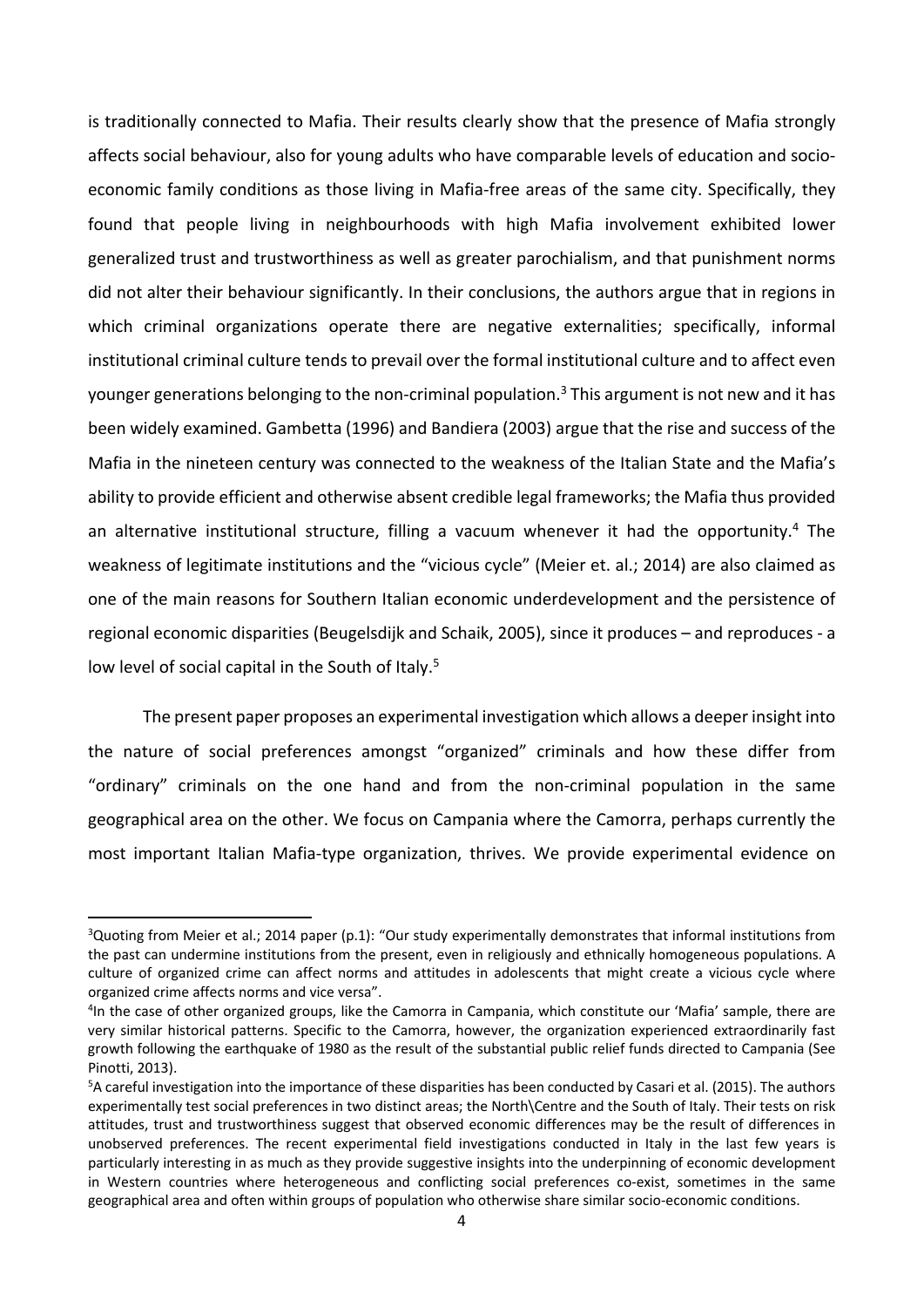cooperation and response to sanctions by running Prisoner's Dilemma and Third Party Punishment games on these three different pools of subjects. Specifically, the experiments presented in this paper were conducted in Southern Italy (2012‐2013) with a sample of university students and two samples of prison inmates. The two groups of prison inmates differed in that one group were members of the Camorra whilst the other were not involved in organized crime. In fact, the experimental sessions were run in two different prisons located in Campania, one of which hosted convicted members of the Camorra, and the other, "ordinary" criminals. Furthermore, we conducted the same experiments on a pool of students enrolled in several faculties of the University of Naples II, which is located in the Caserta area, a territory notorious for the strong presence of Camorra families.

As explained below, members of the Camorra and "ordinary" criminals were convicted for similar types of crimes (crimes against property) and had similar criminal curricula with the exception that one pool of inmates were convicted as members of the Camorra and were consequently hosted in a separate high‐security unit.6

In addition to the experimental sessions, we completed our analysis by asking all subjects to fill out a questionnaire which measured the propensity for individuals to cooperate and to positively (or negatively) reciprocate others' behaviour. Also, the questionnaire included two questions based on the Rotter scale intended to broadly measure the locus of control of participants (Rotter, 1966). Individuals with an external locus of control (externals) tend to believe that they are unable to be the master of their own lives and events are outside of their control. On the contrary, internal locus of control (internals) indicates a tendency to believe in self‐determination and to be endowed with high self-esteem. There is robust evidence that psychological measures such as the Rotter scale are positively related to pro‐social behaviour, in the sense that an internal locus of control is associated with cooperativeness and reciprocity (Boone et al.; 2002; Carpenter and Seki; 2011). Therefore, although the Rotter scale is basically a personality measure, it has been often used as a proxy of the individuals' willingness to cooperate in a social dilemma context.

The purpose of the questionnaire is to integrate the behavioural data with measures of the individuals' preferences and personality values.<sup>7</sup> Furthermore, as we illustrate in a further section,

<sup>&</sup>lt;sup>6</sup>In Italy, prisoners who have been sentenced as members of a criminal organization such as the Mafia or the Camorra are always hosted in segregated units and the specific prison rules applied to them can differ from those to which ordinary prisoners have to adhere, even when the latter have been sentenced for similar crimes.

<sup>&</sup>lt;sup>7</sup>Because poor literacy is common amongst Italian prison inmates, whether these be ordinary inmates or Camorristi, the questionnaire contained only six questions and they were framed in an extremely simple manner. Our measure of locus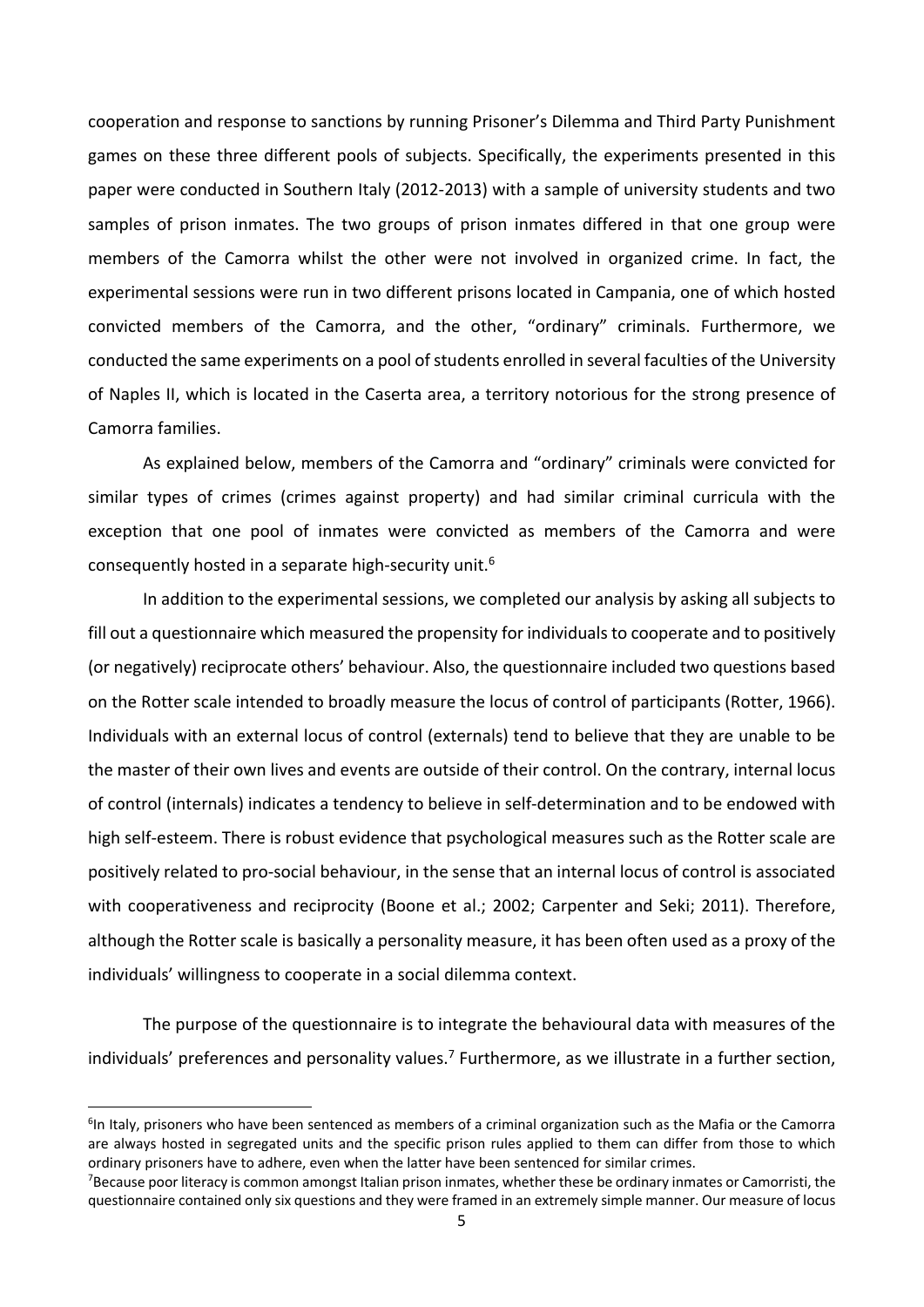the questionnaire's answers allows us to identify similar social preference profiles and to evaluate how individuals who have similar attitudes to cooperation and reciprocity actually behave differently, depending on whether they adhere to the strong internal mores of Camorra clans or not.

Our main finding is that Camorra prison inmates are significantly different from both of the other two groups(students and ordinary criminals) understudy. The Camorra prisonersshow a high degree of cooperation and strong punishing behaviour, as well as a strong rejection of the imposition of external rules even at significant cost to themselves. On the contrary, ordinary criminals behave in a much more opportunistic fashion, displaying lower levels of cooperation and, in the Game with Third Party punishment, punishing less as well as punishing cooperation (non‐ opportunistic behaviour) (almost) as much as defection (opportunistic behaviour). Our econometric analyses of behaviour during the game also suggest that locus of control and reciprocity serve different purposes according to the specific sample under investigation. High degrees of self‐ determination and reciprocity imply  $-$  in fact  $-$  a higher propensity to both cooperate and punish for students and Camorra inmates but not so for ordinary criminals; for the latter these characteristics tend to strengthen their tendency towards opportunistic behaviour.8

### **2. A brief note on Camorra**

Before proceeding to the experiment itself, a brief examination of the specific criminal group under study is in order. The Camorra, similarly to the Mafia, has its origins in nineteenth century

of control is then highly simplified since such personality traits are generally identified using more (and more detailed) questions (ranging from six ‐ as in Carpenter and Seki, 2011 ‐ to twenty three questions). We do not claim, therefore, to have fully measured individuals' locus of control, but rather use the questionnaire to define broad individual preference 'types'.

<sup>&</sup>lt;sup>8</sup>The analysis presented here falls within the growing area of literature on the application of economic experiments to the economics of crime typically through – as here - the implementation of experiments on cooperation, trust and altruism conducted with samples of convicted prisoners (Birkeland et al., 2014; Kadjevi et al., 2013 and Chmura et al., 2013). The motivation underlying these papers is to evaluate whether there are differences between the social behaviour of prisoners and ordinary citizens, such as students or the general population, since criminals clearly manifest anti-social behaviour in their professional life. The presence of such differences strongly suggest that criminal activity cannot usefully be studied focusing exclusively on economic incentives and opportunities, as traditional theories claim, but rather should also include a behavioural perspective. A common finding of these papers is that convicted prisoners do not appear to be less pro‐socially motivated than 'normal' citizens. Two explanations have been put forward for this. Firstly, the experimental findings seem to confirm that economic opportunities play an important role in deciding whether an individual will committee a crime; secondly, a lab environment may be a poor proxy of a real world environment (see Birkeland et al.; 2014), thus the comparison may generate inconclusive results.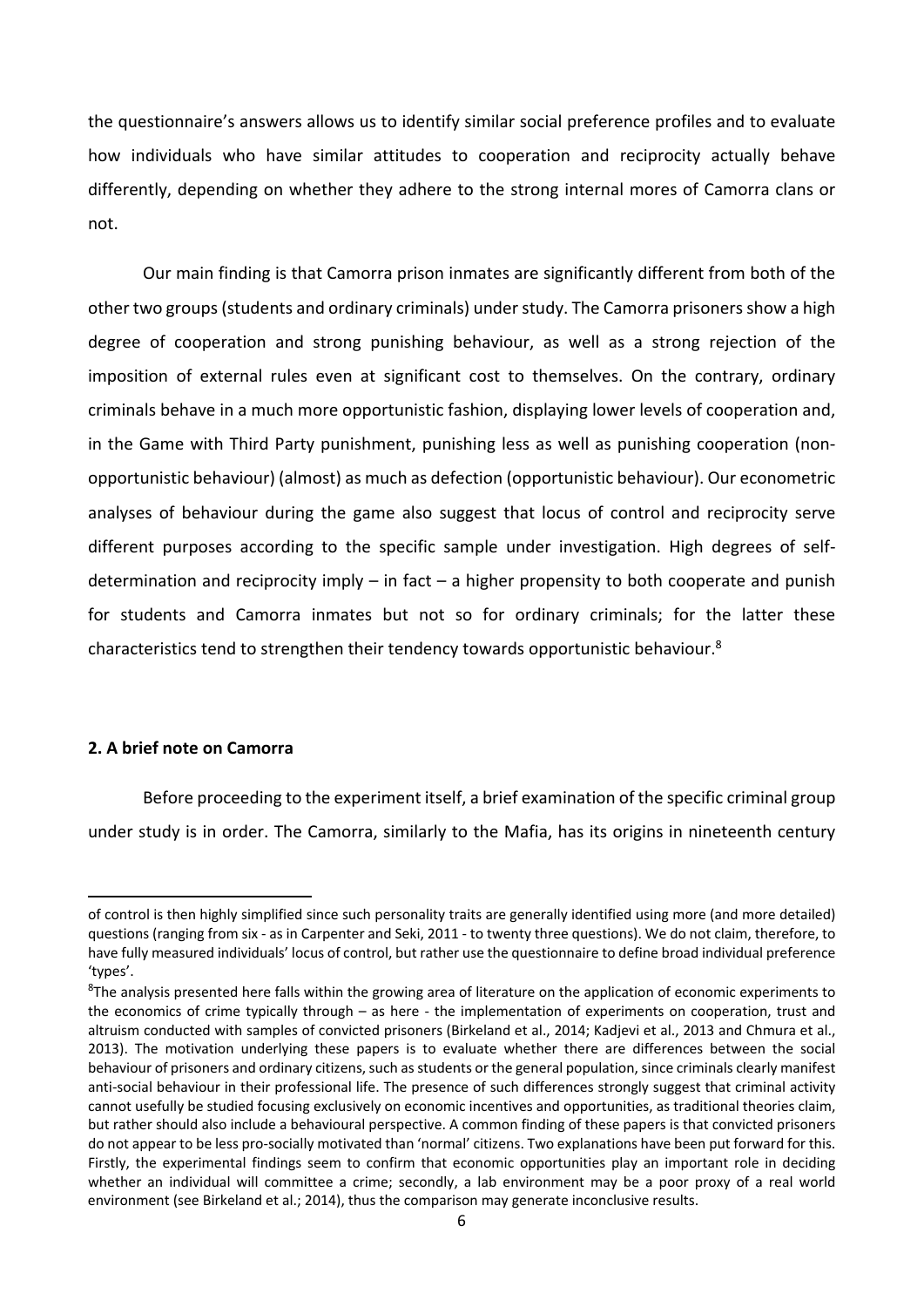Campania; and, again in common with the Mafia, the Camorra was originally composed of ordinary out‐laws who shared common codes of honour based on *omertà*, in‐group cooperativeness, self‐ defined heroic identities, strong religiosity, and so forth.

However, similarities to the Mafia, however, should not be over emphasized. The New Camorra (NCO), which emerged in Campania in the 1980s, has at least three specific characteristics which mark it apart from the Sicilian Mafia (and indeed form the other mafia type organizations operating in Italy). First, the Camorra is a particularly violent organization. Comparing the number of homicides in Campania with the remaining Italian regions, in the 1990s,the Camorra emerged as the most violent Mafia-type organisation in Italy.<sup>9</sup> Second, and not unrelated, the Camorra is constituted by about 100 competing families which operate in a small geographical area (Naples and Caserta), which itself provides an explanation for the substantial amount of violence associated with the organisation. The Camorra has a network structure, quite different form the pyramidal structure of the Sicilian Mafia, and all clans share similar socio‐demographic and ethnical features. This clearly contributes to making Camorra mobsters more competitive and hence more violent than the Mafia. The third aspect which characterizes the Camorra group consists in the fact that Camorra has always been a very profitable organization, often with revenues higher than Mafia, and with the ability to diversify its investments and to invest across Europe.<sup>10,11</sup>

### 3. **The samples, the prisons and the recruiting procedures**

The student sample was recruited at the 2<sup>nd</sup> University of Naples which is located in Caserta Province. The students were enrolled in different faculties (Law, Psychology, Political Science, Economics) and were recruited by advertisements on the faculty websites. The sessions were conducted over two days in the Central University laboratory. Caserta Province has several Camorra family groups (Saviano, 2006), and there are large prisons located in the area. For the Camorra's

<sup>9</sup> Rapporto sulla Criminalità, Ministero dell'Interno, several years. Saviano (2006).

<sup>&</sup>lt;sup>10</sup> Several reports indicate that Camorra has a strong presence in the North of Italy and in some Northern European countries (see Europol, 2013). It is difficult to precisely identify the profitability of Mafia-type groups. However, Eurispes (2007‐2009) reports Mafia and Mafia‐type clans revenues in Italy yearly, and it is often noticed that, out of 4 Southern groups, Camorra is one of the most successful. To give an example, Europol (2013) reports the value of the goods and property confiscated from a single Camorra boss (Polverino) after his arrest which summed to a value of more than one billion euros.

 $11$ The Camorra's ability to penetrate financial European markets has been recognized by several studies. This ability also marks it apart from the Mafia which traditionally has strong economic interests in the US.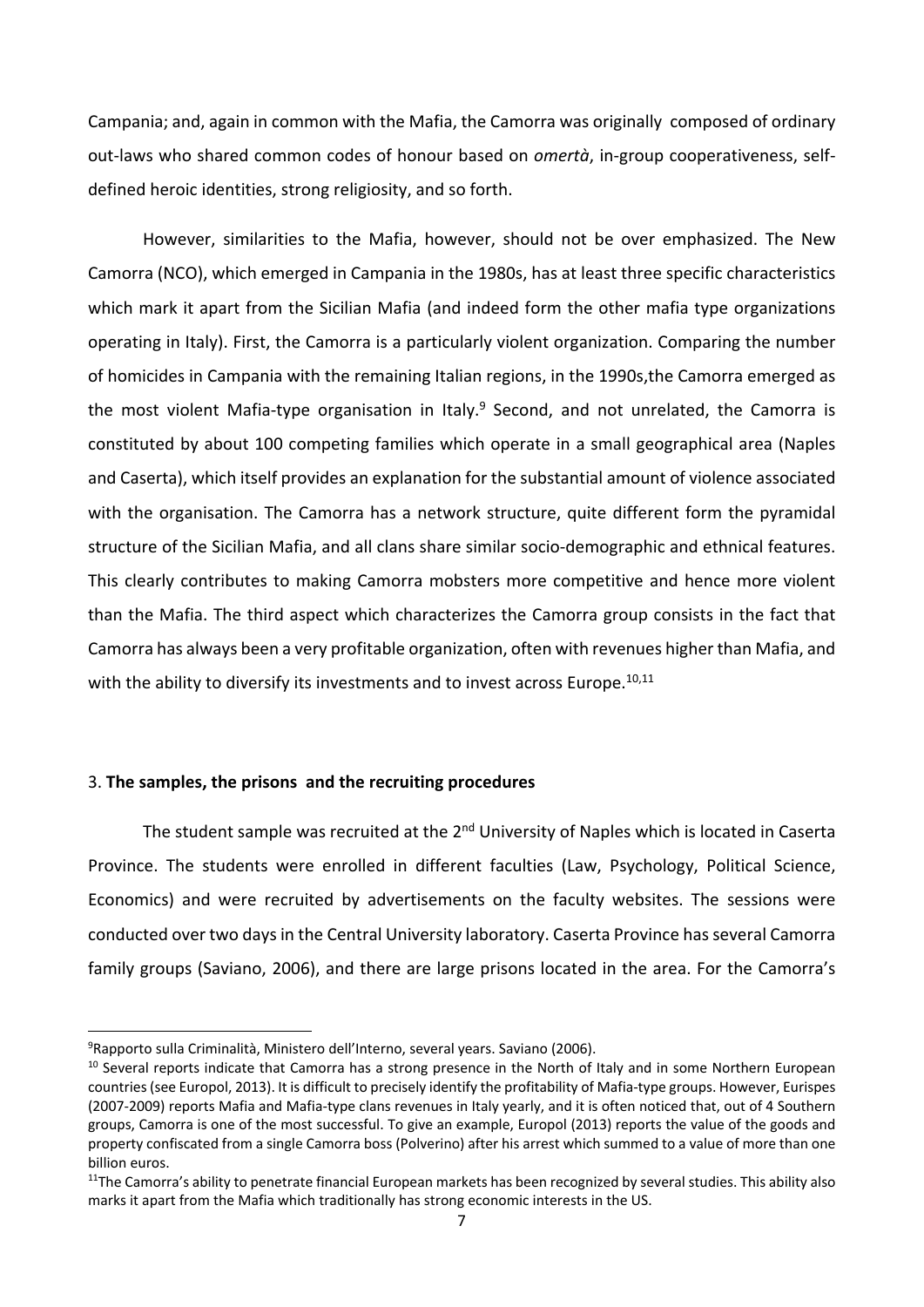inmate sample, we selected a different prison. Specifically, the Camorra sample was recruited in one of the most important Neapolitan prisons, Secondigliano jail.<sup>12</sup>Secondigliano is a detention centre composed of several sections, some of which are "high security" and host Camorristi and Mafiosi. In Italy, if sentenced as members of the Mafia or Camorra, prisoners are located in separate units of correction centres or in prisons destined to host only Mafiosi or Camorristi and Secondigliano jail is one of the most important such prisons in Southern Italy.

There are four high security units. Each unit houses approximately 400 inmates. Camorra inmates were recruited through advertisements posted in the prison's recreation areas. The advertisements stated that a number of researchers from the Universities of Naples and Salerno were conducting a study on several population groups in Campania; that the researchers would conduct sessions in the prison; and, that participation would be rewarded with a fee of 10 ‐18 euros (which corresponds to roughly  $1 - 1.5$  times the (pro-rata) amount an inmate is allowed to spend at the prison canteen for cigarettes and food in one day<sup>13</sup>). The inmates were free to choose between enrollment in the experiments, participation in courses or sports activities or remaining in the recreation area. Thus, the sessions did not overlap with the inmates' usual daily outdoors hours and participation was voluntary. We conducted both sessions on the same day, one after the other, and each session was advertised in a different section of the jail.

"Ordinary criminals" were enrolled in a different prison located in the Caserta area (The Santa Maria Capua Vetere prison, hereafter SMCV). SMCV hosts all sorts of criminals with the exception of members of mafia-type organisations.<sup>14</sup> Here we followed precisely the same procedures to recruit inmates as in Secondigliano Jail, advertising the experiments in the recreational areas of the prison and running the sessions in the prison "classrooms" during the time of the day they devoted to training and sports activities. Also in common with Secondigliano, the sessions took place over two days.<sup>15</sup> All sessions were conducted in 2012-2103. A total of 109

 $12$ The experiments were conducted in two different phases: 1) in 2012 we ran experiments in Naples and in the University (see also: Nese, *et al.;* 2013); 2) in 2013, experiments were run in Santa Maria Capua Vetere.

<sup>&</sup>lt;sup>13</sup> Specifically, inmates are allowed to spend upto a maximum of €350 per month in the canteen, which corresponds to a little under €12 per day.

 $14$ We decided not to use the same prison for the specific sample of ordinary criminals, in order to minimize the probability of communication between 'Mafia' inmates and ordinary inmates. Finally, we selected SMCV because – at the time of the experiments – this was the biggest prison facility in the region.

<sup>&</sup>lt;sup>15</sup> Given the unusual nature of our samples, it is important to clarify some procedural aspects of the research. For security reasons, we did not pre-announce the precise days of the experiments; however, inmates knew that we would be working in the months of June and July. In order to conduct experiments in Italian prisons we had to follow the relevant rules and procedures established by the Ministry of Internal Affairs, Court Judges, the Prison Authorities and the special Italian Governmental Department regulating all detention centres(DPRA). The basic rule was that prisoners'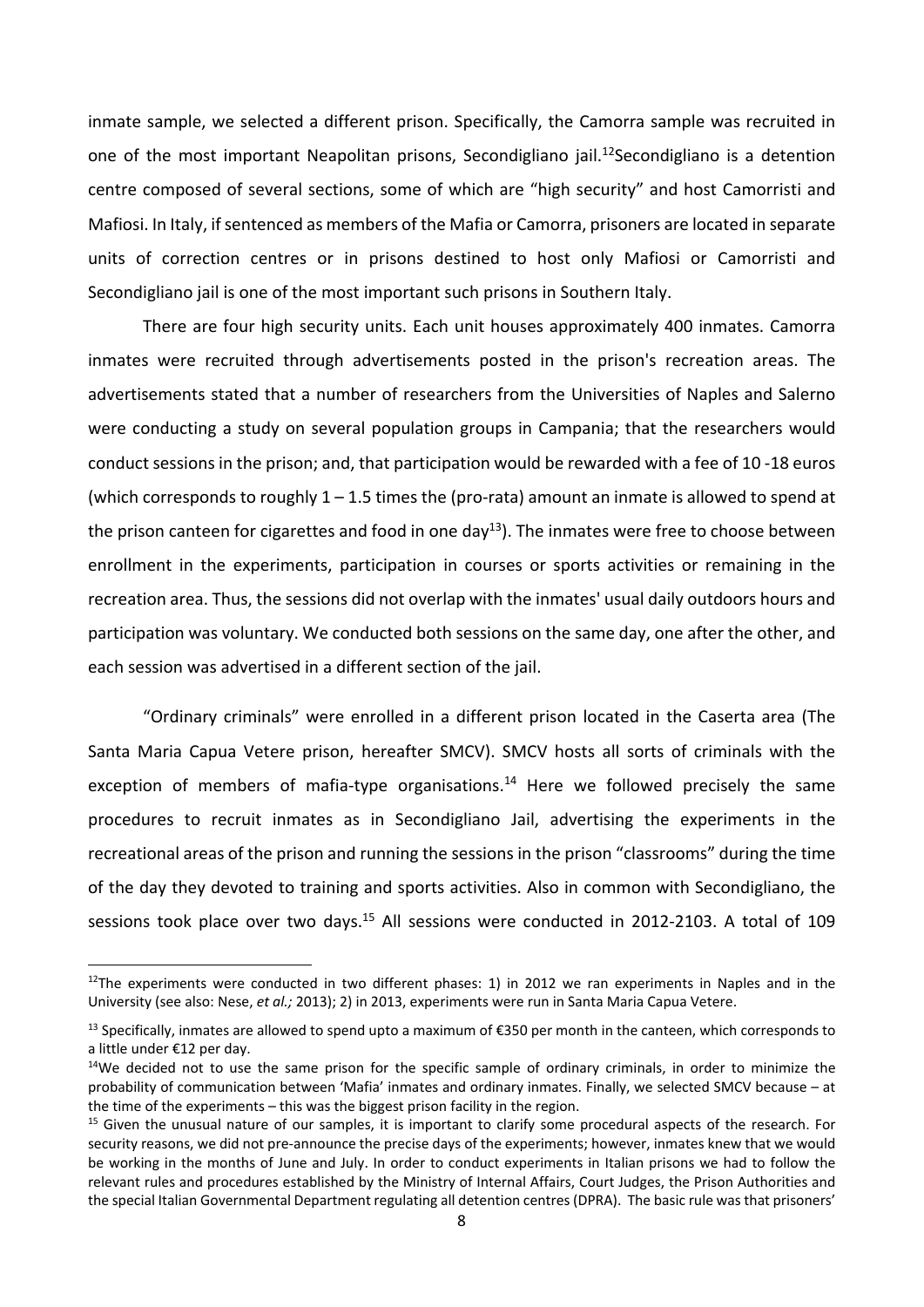students, 129 Camorra and 109 "ordinary" inmates participated in the sessions. The specific samples of inmates had comparable legal and socio‐economical characteristics. In fact, in SMCV we excluded foreigners, sex offenders and drug addicts, focusing on inmates who were convicted for crimes against property (such as thefts, robberies, house breaking, etc.)  $16$ . The Camorra sample was constituted by inmates convicted for crimes against property, homicides and drug dealing. The exclusion of some specific crimes and criminals does not imply that we had to operate a selection after recruitment was over, since all Camorra inmates met the requirements and, in SMCV, we simply advertised in recreational areas where foreigners, sex offenders and drug addicts did not socialize. The two samples belong to the same age‐ groups, in the range 20‐35. One further element of comparison was that the majority of inmates in both samples came from the same region, Campania. The purpose of these comparisons is that we wished to study behaviour in two defined "types" of prisoners – Camorristi and "ordinary" criminals – who came from otherwise similar backgrounds, similar criminal curricula and hence, similar outside opportunities. All subjects including students – completed a questionnaire in which three types of questions were reported. The questionnaires were anonymously distributed in recreational areas to all inmates, even to those who did not participate in the experiments. The only requirement we imposed was that the inmates who decided to join the sessions had to bring the questionnaires with them and to give it to the monitor of their session (see the section below). The monitors would identify the questionnaire by reporting the inmate identity code on the sheet of paper. We implemented this procedure in order to preserve the complete anonymity of the inmates, as required by the inmates themselves and the prison management. As for the students, we used the usual procedure, asking the students to fill the questionnaire before leaving the experiment.

Conducting experiments in prisons creates two different types of problem, as far the measurement of social preferences is concerned. Firstly, there may be unobservable prison effects

anonymity had to be preserved and no personal information could be disclosed. All the experimental materials had to be viewed and approved by each of these authorities. In order to preserve the privacy, rights and security of inmates (and also the rights and security of the researchers conducting the sessions), no personal information on individuals' crime curricula could be disclosed (in Secondigliano, we were allowed to view the general statistics on the prison's population collected by the prison authorities). Finally, as in lab experiments the inmates' participation was entirely voluntary and anonymous. Recruitment to the experiments proved very successful for several reasons. Firstly, in SMCV, the financial incentive played an important role; whilst, in Secondigliano, the experiment substituted tasks (courses and psychologists' assessment and meetings) which inmates strongly dislike. Secondly, the experimental sessions lasted from two to three hours - much longer than the courses which they replaced - thus allowing inmates to spend more time than normal outside their cells. The average duration of the sessions was reported in the advertisement.

<sup>&</sup>lt;sup>16</sup> Since information on the individuals' crimes were not disclosed, however, we do not know exactly the percentages of (participating) prisoners who committed a specific type of crime.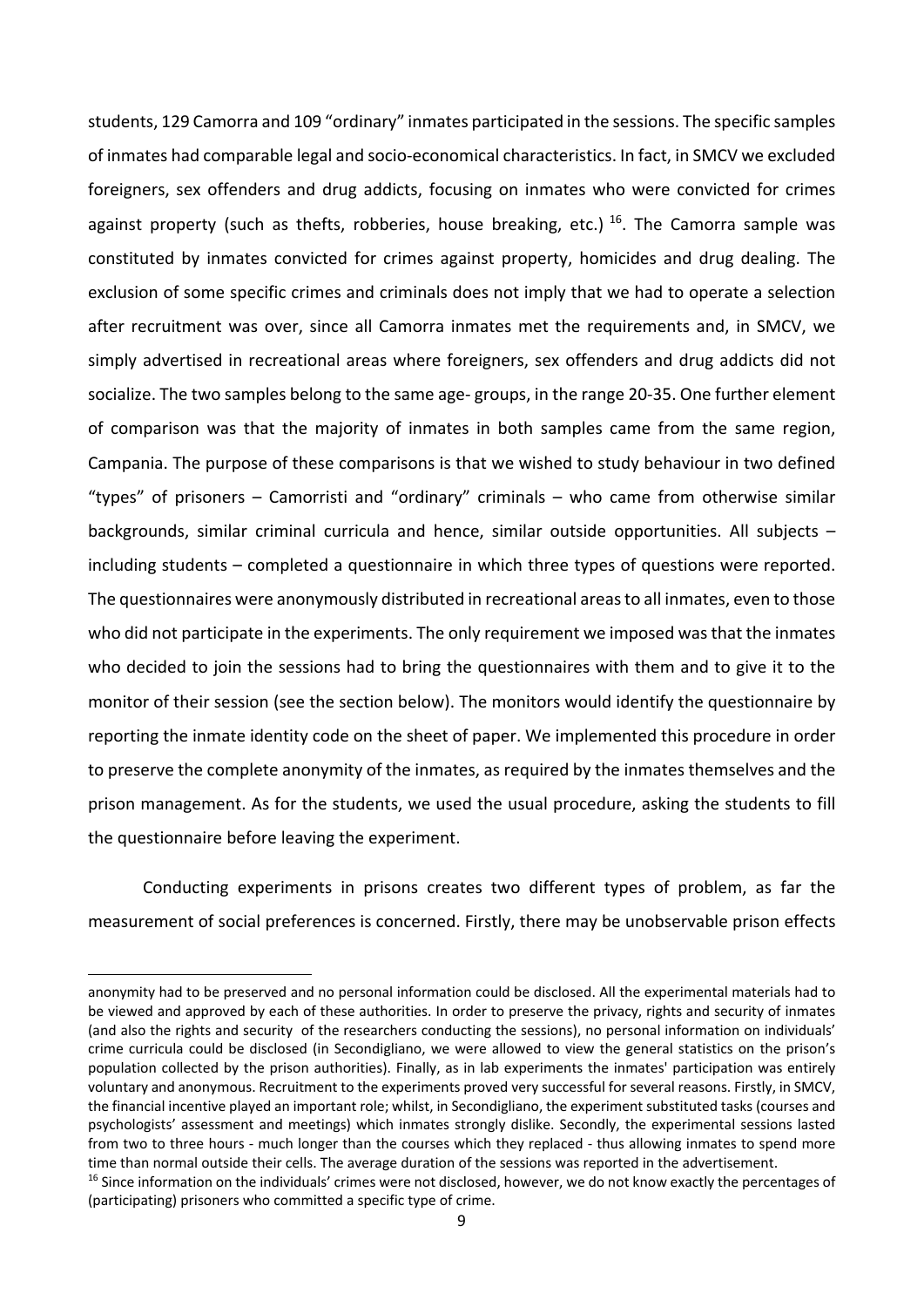determined by the fact that prison rules may affect an inmate's social life and relationships in a way that experimenters cannot control for(see also: Birkeland *et al*.; 2014). Thus, the inclusion of a group of 'ordinary criminals' (OCs) allows usto identify a common prison effect. Secondly, the prison effect is likely to increase if inmates have spent all the time of their incarceration in the same prison and with the same group of people. Fortunately for the experimental design, in the Italian prison system, inmates are regularly moved for security reasons. Especially in the case of Camorra inmates, there is a high mobility among special prison units and inmates do not share the same rooms with members of the same criminal family or of competing families, nor indeed with the same people for very long. Naturally, there is a chance that inmates have met before entering prison, however, the Italian system does guarantee that inmates move cells fairly often in order to avoid the establishment of violent and domineering gangs. This "mobility rule" can be claimed as a (partial) random matching mechanism among experimental subjects. It is applied to both Camorra and non‐ Camorra inmates, although for fairly obvious reasons it is applied more stringently to the former.

More generally, in all aspects of the experiments, we tried to reproduce as far as possible the same laboratory environment in the prisons as were used for students and above-all applying the same rules and protocols for all participants, students and inmates. The sessions took place in classrooms in which inmates usually attended general training courses. Prison guards remained outside the rooms (as is the case during training) and two experimenters (in the same age range as the inmates) supervised the sessions; we also chose monitors from amongst the participants, in order to increase commitment and to guarantee anonymity as required by both inmates and prison authorities. In other words, we tried to preserve the basic rules of lab‐experiments, guaranteeing voluntary participation in the sessions, anonymity, and similar rules between the experiments run in the prisons and those run in the University.17

### 4. **Experimental design and behavioural hypotheses**

The experimental design also adopted standard protocols for a laboratory experiment with formal Instructions, the selection of monitors and the public reading of the Instruction sheet before the sessions started. The experiments comprised two different designs: a one‐shot Prisoners'

<sup>&</sup>lt;sup>17</sup>We delivered more than 250 questionnaires in both prisons, however we did not know how many subjects would turn up till the actual moment the session started.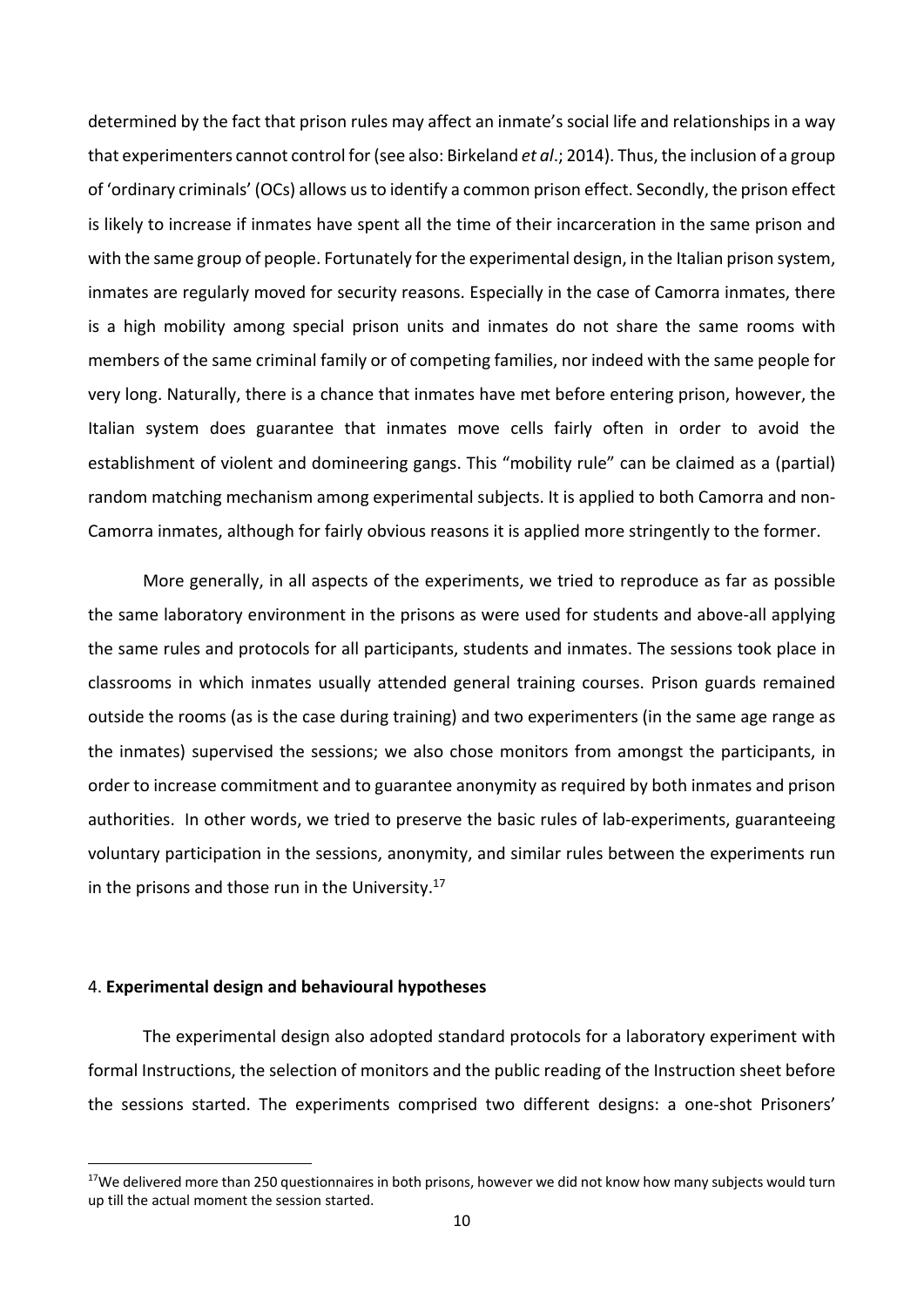Dilemma (PD) and a one‐shot Prisoners dilemma with third party punishment (TPP). For the latter, we reproduced the design of Fehr and Fischbacher (2004). In all of the sessions, experiments were conducted on pencil and paper. In the PD design, at the beginning of the sessions, each subject was provided with an envelope that was labelled A or B and a number that identified the subject. The envelope contained an instruction sheet, a decision sheet and a copy of the questionnaire.<sup>18</sup> The instructions were read aloud by the experimenters and in both sessions we stated that the participants could ask questions only privately and after the reading. The game in the PD session was one‐stage; the game consisted of a single decision that the participants were required to report on the decision sheet. A (B) subjects were endowed with 10 experiment tokens and were paired with B (A) subjects. The (A and B) subjects had to (simultaneously) determine whether to keep the tokens or send them to the partner. If subjects sent the tokens to their (anonymous) partner, the researcher would triple the amount. Thus, the game had four possible outcomes: (10, 10), (40, 0), (0, 40), (30, 30).

The TPP is a two-stage design involving three types of subject (A, B and C). The first stage corresponds to the PD and our procedures were precisely the same; the fundamental difference being that A and B were aware that the C player could intervene at the second stage and could thus influence their final payoff by awarding deduction points to one (or both) of them. In fact, at the beginning of the second stage, after A and B had determined whether or not to send the tokens, player C was endowed with 40 tokens and had to decide whether to keep the tokens or spend the endowment so as to deduct points from A and/or B. One deduction point would decrease A and B's total payoff by three tokens (C was allowed to attribute a maximum of 20 deduction points for each player). We retained certain important features of the design created by Fehr et al.; 2004. First, at the beginning of the second stage, A and B's endowments were increased by 15 tokens (avoiding the focal point: 40, 40, 40). Second, the participants received a show‐up fee of 10 tokens to prevent a subject from experiencing a loss after C's decision. Finally, C's decisions were recorded using the strategy method (Selten, 2003).<sup>19</sup> Thus, C was asked to indicate on the decision sheet how many deduction points he would allocate for each of the four possible outcomes in the PD: (CC), (DD), (CD), (DC). In our design, the three subjects acted at the same time in different rooms with different

<sup>&</sup>lt;sup>18</sup>As explained in a previous footnote we delivered copies of the questionnaires to the common rooms of the prisons, however, since students found their questionnaires in the envelope, we included a copy in the envelopes also for inmates.

<sup>&</sup>lt;sup>19</sup>We only study Third Party Punishment, therefore, C players do not participate in the PD game in the first phase of the game.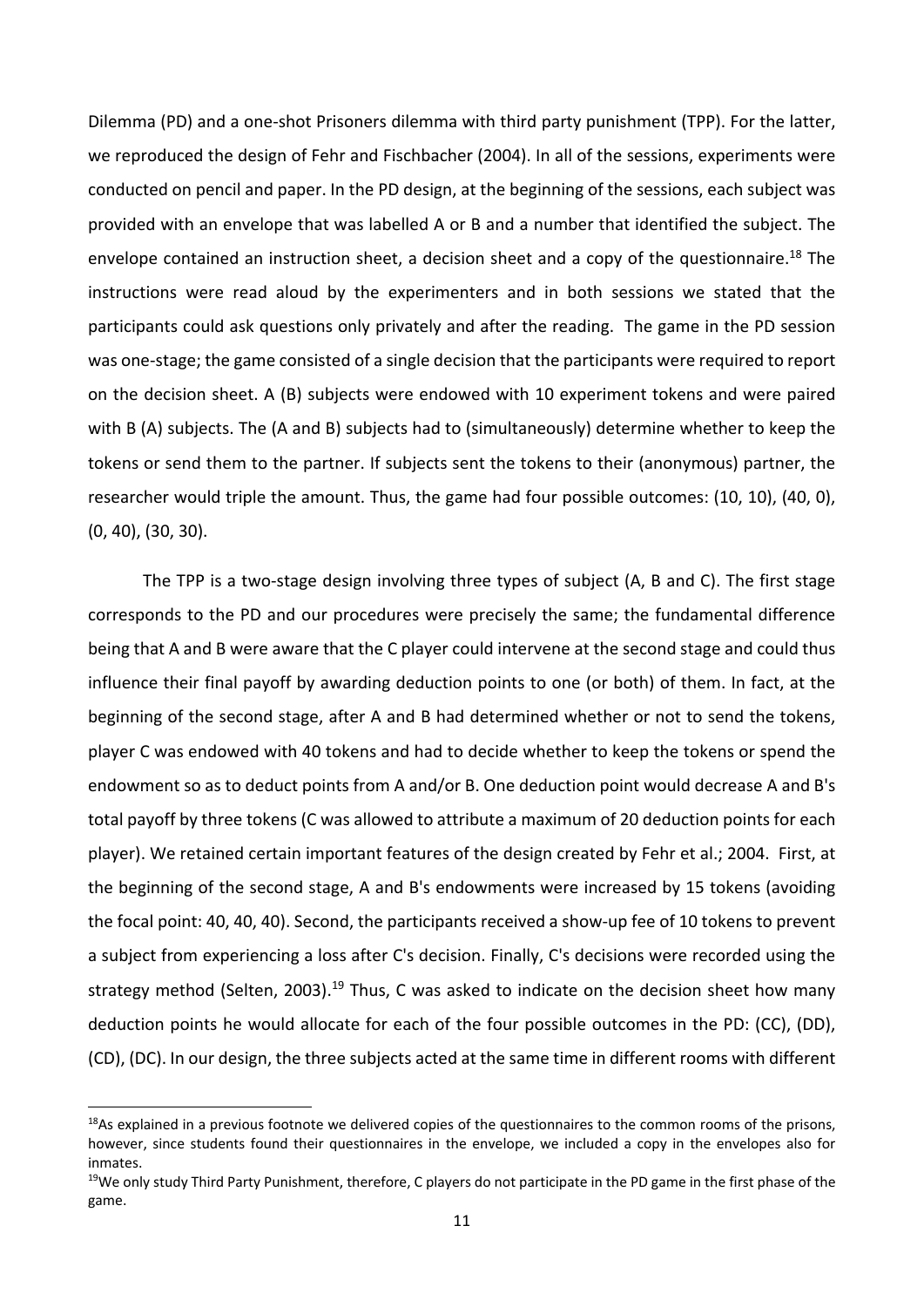experimenters. The pairing procedure was conducted after the experiments. In each room, the experimenter collected the closed envelopes and asked one participant to mix the envelopes and form pairs. The pairs and their identification numbers were then read aloud. Next, in the presence of only the participant who had randomly selected the pairs, we opened the envelopes and calculated the gains. The final gains were then posted in the prison recreation area or – in the case of university students ‐ on the faculty websites. For the TPP the procedure was the same. However, the participant A or B of the first stage formed triplets rather than pairs. To make forming triplets possible, the C decisions were collected first and brought to the first room. Once the triplets had been formed, always privately but in the presence of one participant A or B or C (selected randomly) the experimenters calculated the final gains. These earnings were reported in a table and the results posted in the prison recreation area or on the university website. The exchange rate was 1 token = €0.30 and average earnings were in the range €12‐15, both for the students and inmates. The final payoff was given directly to students after the experiments or, for prisoners, was credited to the inmates' internal account. Finally, it is important to emphasise one important aspect of the design.<sup>20</sup> Subjects interacted with partners belonging to the same sample, that is, Camorristi interacted (of course anonymously) with other Camorristi and so forth. Even though we are aware that studying the interaction between Camorristi and individuals of the two alternative samples would be an important extension of the present analysis, we did not try to implement this extension here since the primary goal of this analysis is to assess the existence and nature of the Mafioso culture and its effects on behaviour, thus identifying the existence and effects of a unique 'Mafia culture' separate and different from a more general 'culture' of crime. <sup>21</sup>

The purpose of the experiments was to study the behaviour of individuals A and B in the PD game and of individuals A, B and C in the TPP game, bearing in mind the well-known codes of behaviour of criminal organizations. We expected that all three groups would differ in their behaviour. The students provide a baseline control group, whilst the inclusion of two distinct groups of prisoners – 'ordinary criminals' and Camorristi ‐ allowed us to identify a general prison effect (contrasting with the students' behaviour) as well as identifying specificities of Camorra culture by comparing their behaviour with that of the OCs.

<sup>&</sup>lt;sup>20</sup>We thank a referee for his comments on this specific point.

<sup>&</sup>lt;sup>21</sup>We are not sure that such an extension could be implemented since Mafia and Camorra inmates are generally separated by the remaining sectors of the population even when leaving in the same prison.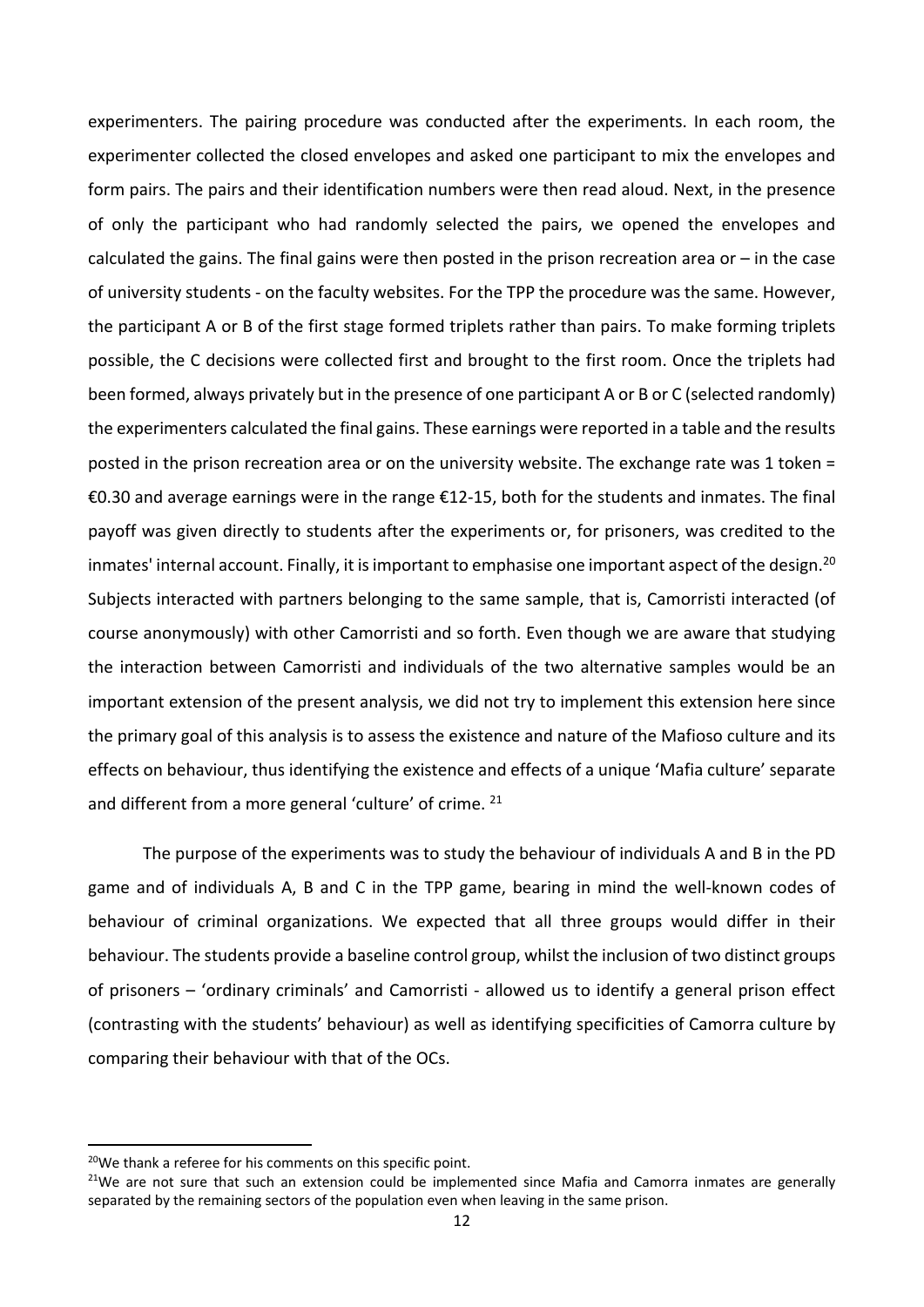Given the well known solidaristic forms of mafia culture, we expected that Camorra inmates would have a higher tendency to cooperate when playing in the A and B rolesin both contexts, even though they are paired with fellow criminals of different families. We also expected that the behaviour of Camorra members would differ from other groups – students and ordinary criminals ‐ both in the reaction to the presence of external sanctions and in the choices of imposing sanctions when playing in the role of the C player, showing a higher propensity to punish defectors. Using data from the questionnaires, we are able to control for an individual's propensity to cooperate and reciprocate in a social dilemma context.

#### **5. The Empirical Analysis**

#### **5.1 Descriptive Statistics**

A first look at the descriptive statistics throws some light on the differences in behaviour across the three subject groups. Figure 1 reports the percentage of players who co‐operate across the three groups in the two treatments; Table 1 reports the results of the chi‐square tests, comparing behaviour across the different groups and treatments.

In the PD game, Camorristi proved to be more cooperative than either students or ordinary criminals (Figure 1) and this difference is statistically significant (Table 1). Ordinary criminals were less cooperative than students – in line with the findings of Khadjavi and Lange (2013) ‐ but they are also **much** less co‐operative than Camorristi. With the introduction of exogenous sanctions, students and Camorristi became less cooperative  $-$  with the negative shift being statistically significant in both cases, whilst in contrast, the proportion of ordinary criminals who cooperated increased. The introduction of sanctions is often found to be detrimental for cooperation (Fehr and Rockenback, 2003), therefore it is of particular interest that in the case of the ordinary criminals', sanctions led to an (albeit not statistically significant) increase in cooperation. It is also true that the reduction in co-operation arising with punishment is less for Camorristi than for Students. Although one would not wish to over‐emphasize the importance of this specific observation, it is plausible (and certainly consistent with the idea) that this is a consequence of a 'double' effect for Camorristi – a 'prison' effect tending to promote opportunistic cooperation and a 'Camorra' effect invoking the rejection of the external imposition of rules (as well as greater cooperation without such imposition). Certainly this issue would bear further investigation.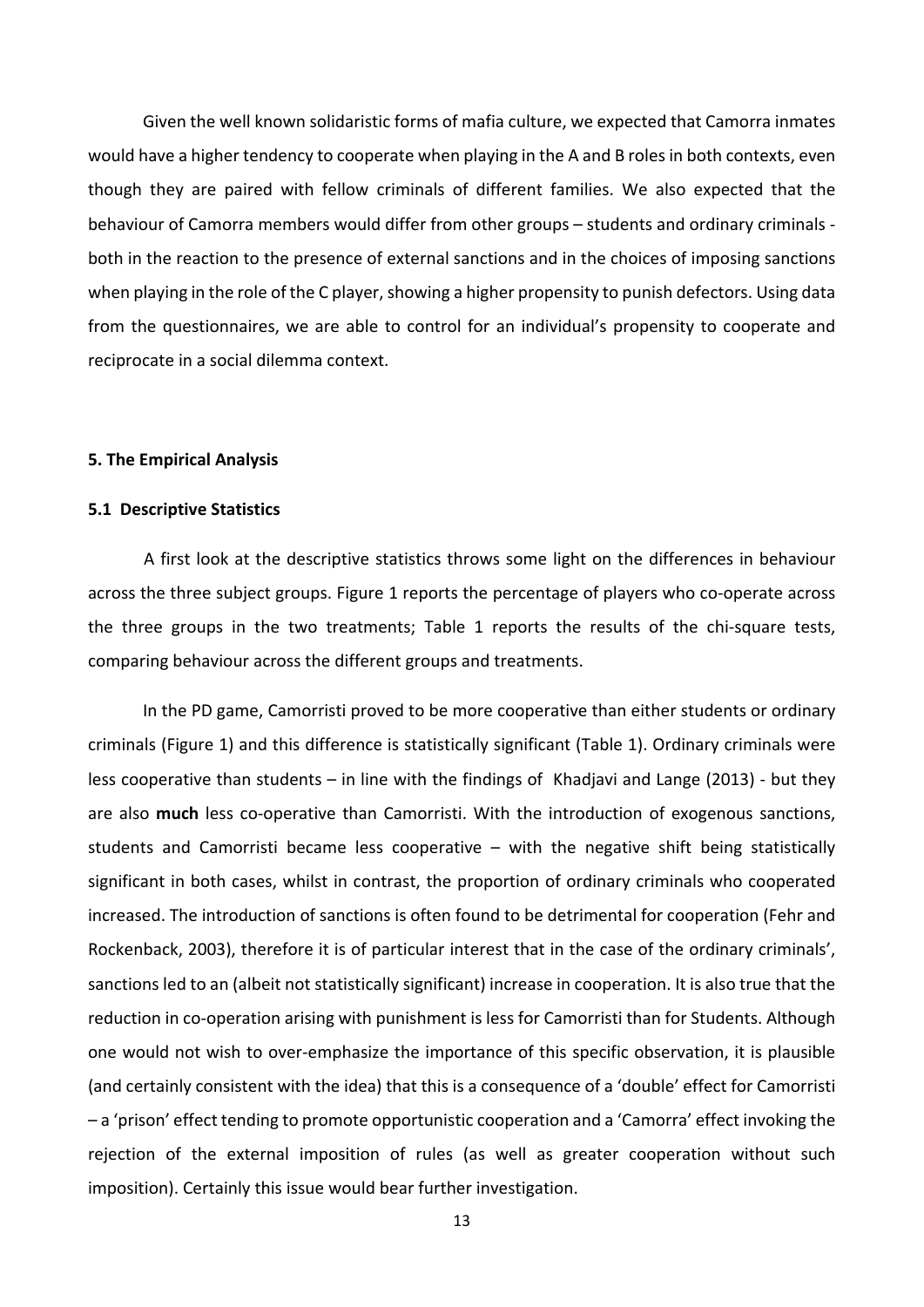

### **Figure 1: Cooperation in the PD and in the PD‐TPP Game**

| Table $1:\chi^2$ tests of difference between groups and treatments                                                                                                                                                                                                                    |               |               |  |  |  |
|---------------------------------------------------------------------------------------------------------------------------------------------------------------------------------------------------------------------------------------------------------------------------------------|---------------|---------------|--|--|--|
|                                                                                                                                                                                                                                                                                       | <b>PD</b>     | <b>PD-TPP</b> |  |  |  |
| <b>Students vs. Ordinary Criminals</b>                                                                                                                                                                                                                                                |               | ***           |  |  |  |
| <b>Students vs. Camorristi</b>                                                                                                                                                                                                                                                        | $**$          | ***           |  |  |  |
| <b>Ordinary Criminals vs. Camorristi</b>                                                                                                                                                                                                                                              | ***           |               |  |  |  |
|                                                                                                                                                                                                                                                                                       | PD vs. PD-TPP |               |  |  |  |
| <b>Students</b>                                                                                                                                                                                                                                                                       |               | ***           |  |  |  |
| <b>Ordinary Criminals</b>                                                                                                                                                                                                                                                             |               |               |  |  |  |
| Camorristi                                                                                                                                                                                                                                                                            |               | ***           |  |  |  |
| <b>Note:</b> The table indicates whether the null hypothesis of equality across participant types (upper<br>portion of the table) or across treatments (lower portion of the table) are rejected at $p < .01$ (***),<br>$p < .05$ (**) or are not rejected at at least $p > .10$ (-). |               |               |  |  |  |

*Result 1: We find significant differences in cooperation amongst the three different samples, with the Camorra inmates being the most cooperative and ordinary criminals the least.*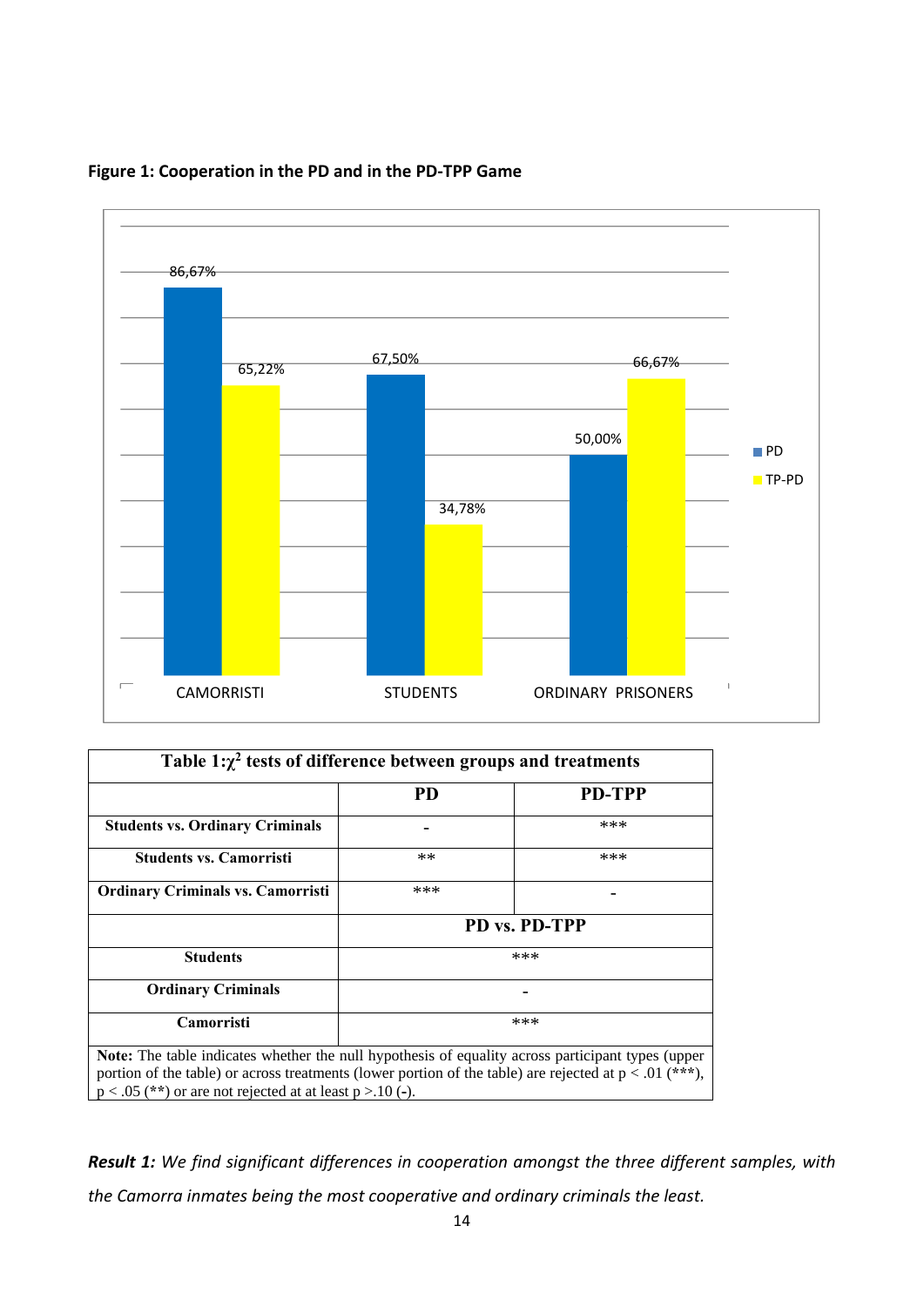*Result 2: We also find that sanctions lead to an increase cooperation only in the case of ordinary criminals, whilst they lead to a fall in cooperation in the other two samples.* 

A second important issue concerns the tendency to punish amongst the three groups. Table 2 reports the average size of punishment inflicted by Third Parties and the proportion of Third Parties who punish (in parentheses) according to the behaviour of the participants. Both types of prisoner punish more and more often than students and in contrast to them, both types of prisoner sometimes punish co-operators as well as defectors. This is reasonably to be attributed to a 'prison effect'; being subject to punishment themselves, it would appear that both types of prisoner tend to punish more often even when behaviour is not obviously offensive. Moreover, there is also an important difference between OC and Camorristi punishment of co-operators; OCs punish cooperators more (and more often) when the other player defects compared to when both players co‐operate. It is not unreasonable to see this as an indicator of opportunistic behaviour on the part of  $OCs<sup>22</sup>$ .

|                               | <b>Students</b>            |                         |                            | <b>Ordinary Criminals</b> | <b>Camorristi</b>          |                         |
|-------------------------------|----------------------------|-------------------------|----------------------------|---------------------------|----------------------------|-------------------------|
| <b>Punished player</b><br>is: | Other player<br>cooperates | Other player<br>defects | Other player<br>cooperates | Other player<br>defects   | Other player<br>cooperates | Other player<br>defects |
| co-operator                   | $0(0\%)$                   | $(0\%)$<br>$\Omega$     | 1.57(15.2%)                | 4.37(52.2)                | 2.91(45.7%)                | 0.54(8.7%)              |
| defector                      | 6.09 (56.5%)               | 1.48(43.5%)             | 6.67(67.4%)                | 1.76(41.3%)               | 9.65(95.7%)                | 1.76(39.1%)             |

Somewhat more in line with a sense of natural justice, Camorra inmates punish less(and less often) co-operators when they fall foul of a defector as correspondent. All three groups punish defectors more when the other player cooperates, indicating for all there is a sense that such players

<sup>&</sup>lt;sup>22</sup> In the sense that OCs (appear to) punish players for their naivety in trusting the other player when defection is the obvious option (for an opportunist). Although indicative rather than conclusive, this is one indication amongst several emerging from OCs behaviour, which lead us to label OCs' behaviour as opportunistic.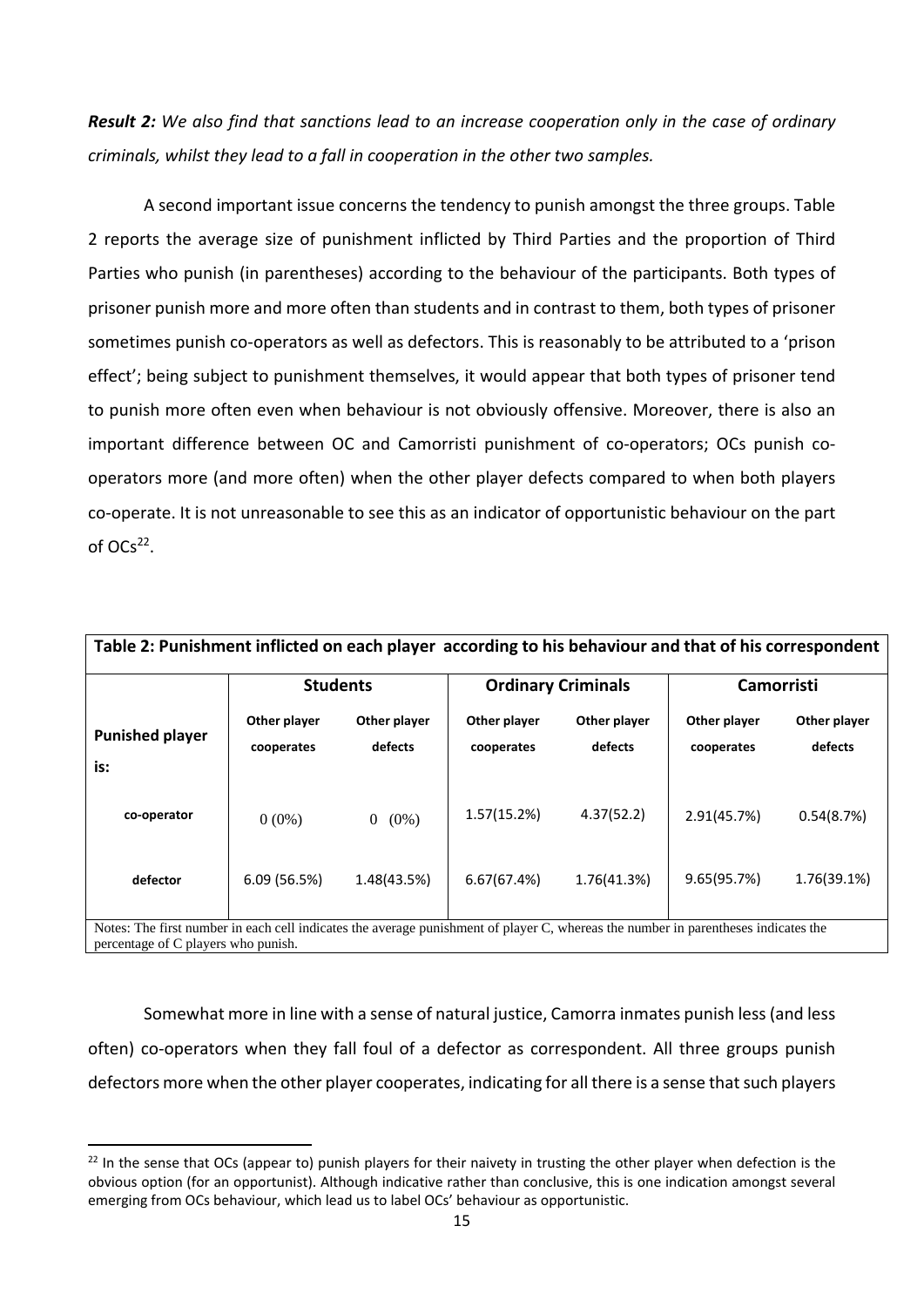are taking unfair advantage. Thus, the general impression emerging isthat there is a strong tendency towards favouring cooperative behaviour amongst the Camorra (and students) whilst OC behaviour is more characteristic of opportunism. On the other hand, both types of prisoners punish cooperators, suggesting an underlying tendency or willingness to punish.

*Result 3: Focusing on the behaviour of Third Parties, different behavioural patterns emerge across all three groups:* Camorristi and OCs punish more than students, suggesting a common 'prison effect'.

On the other hand, Camorristi and students both tend to punish defectors more when they are coupled with co-operators, whilst ordinary criminals also significantly punish co-operators when coupled with defectors, suggesting opportunism on the part of the latter contrasting with some sense of natural justice prevailing in the behaviour of the former.

As explained in the Introduction, we complemented the experimental evidence with attitudinal questionnaires, which were distributed to all subjects who participated in the sessions. Specifically, We asked individuals whether and to which extent (on a scale from 1 to  $4^{23}$ ) they shared the following statements: a)"I believe my success depends on ability rather than luck;" b)"I believe that unfortunate events occur because of bad luck; c) "It is good to compete;" d) "It is good to cooperate; e) It is good to be fair to fair people;"f) "People should revenge wrongs done to them." The cooperation index is drawn from statement c) and d), whereas sentences e) and f) measure individuals' reciprocity. The questions a) and b) are based on the Rotter scale (1966). Relying on these attitudinal data, we also derive more synthetic indexes to measure individual attitudes: respectively, the "Coop index", the "Reciprocity index" and the "Locus of control index".<sup>24</sup> Table 3 presents summary statistics from the attitudinal survey.

Overall, with respect to the "Coop index" Camorristi are more cooperative than students (p <0.01), in line with the results reported in Figure 1; however, ordinary criminals ‐ the least cooperative group during the game (at least in the PD game) ‐ in the survey exhibit a greater

<sup>&</sup>lt;sup>23</sup>1 indicates "completely disagree", 4 means "completely agree".

<sup>&</sup>lt;sup>24</sup>Though this variable is only a proxy of the individuals' locus of control (see Introduction), in this and in the following section we use this denomination for simplicity reason.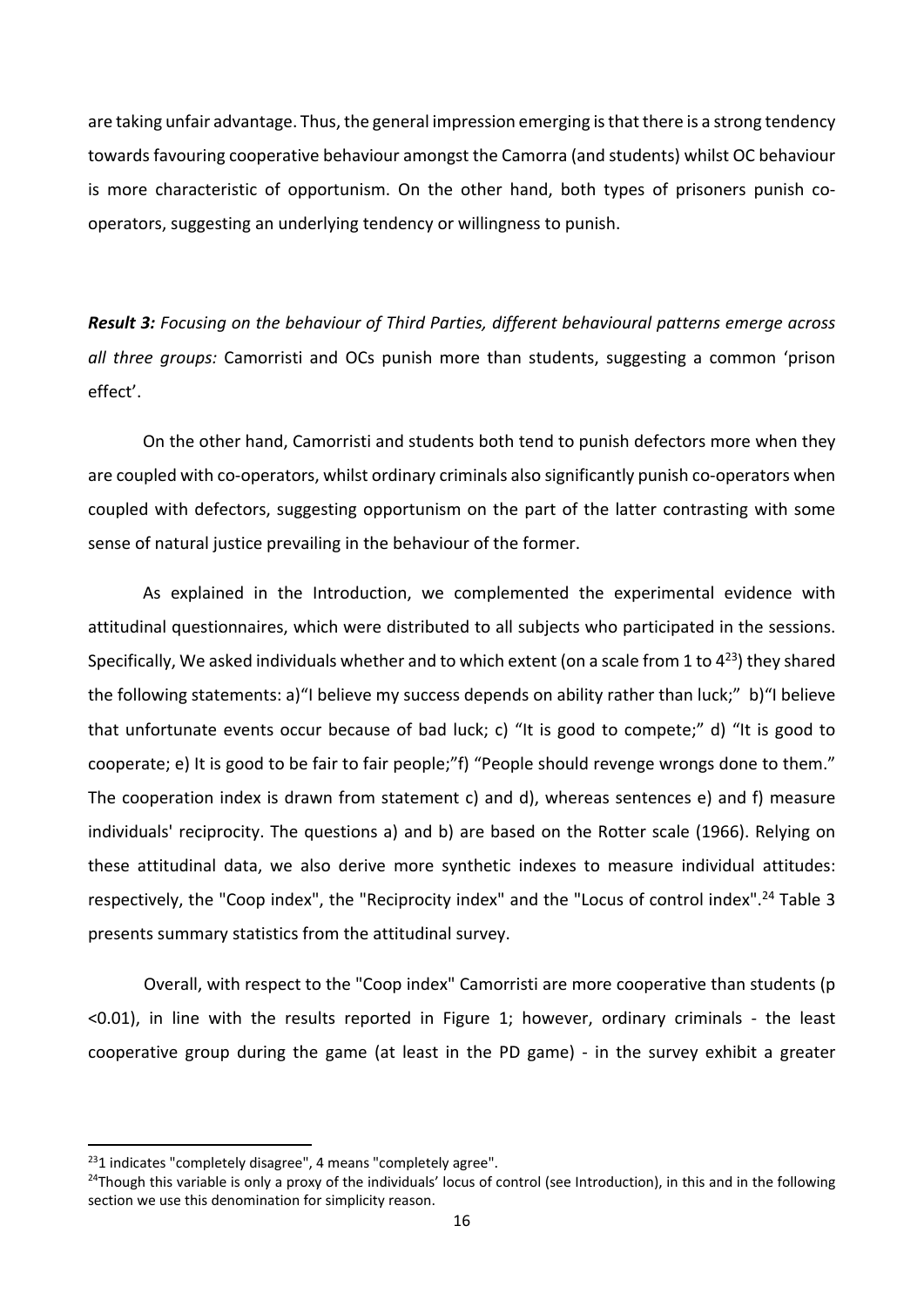tendency towards cooperativeness than either students or Camorristi (and again these differences are statistically significant at 1% level).<sup>25</sup>

| Table 3 - Main statistics from the attitudinal survey |                   |                           |                   |  |  |  |
|-------------------------------------------------------|-------------------|---------------------------|-------------------|--|--|--|
|                                                       | <b>Students</b>   | <b>Ordinary Criminals</b> |                   |  |  |  |
|                                                       | Mean (std errors) | Mean (std errors)         | Mean (std errors) |  |  |  |
| <b>Cooperation index</b>                              | 2.463(0.131)      | 3.518 (0.082)             | 3.379 (0.085)     |  |  |  |
| <b>Competition index</b>                              | 3.102(0.115)      | 2.983 (0.109)             | 3.20(0.096)       |  |  |  |
| <b>Positive reciprocity</b>                           | 3.741 (0.054)     | 3.743 (0.066)             | 3.78 (0.057)      |  |  |  |
| <b>Negative reciprocity</b>                           | 3.129(0.117)      | 1.569(0.087)              | 1.629(0.093)      |  |  |  |
| Locus of control (good events) $3.462$ (0.079)        |                   | 3.231 (0.098)             | 3.156 (0.091)     |  |  |  |
| Locus of control (bad events)                         | 1.361(0.062)      | 2.462 (0.122)             | 2.149(0.108)      |  |  |  |
| Coop index                                            | 2.361(0.224)      | 3.543(0.131)              | 3.189(0.128)      |  |  |  |
| <b>Reciprocity index</b>                              | 4.870 (0.148)     | 3.342(0.115)              | 3.341 (0.095)     |  |  |  |
| Locus of control index                                | 5.102(0.15)       | 3.781 (0.161)             | 4.017 (0.142)     |  |  |  |

#### **Legenda:**

**Cooperation index**: score reported on question d); **Competition index**: score reported on question c);**Positive reciprocity**: score reported on question e);**Negative reciprocity**: score reported on question f);**Locus of control (good events**): score reported on question a);**Locus of control (bad events**): score reported on question b).

**Coop index** was obtained as follows: score reported on question d) ‐ score reported on question c) +3;hence, higher values indicate higher propensity to cooperate.**Reciprocity index**: e) + f) ‐2; hence, higher values indicate higher propensity to reciprocate others' kindness (or badness).**Locus of control index**: a) ‐ b) +3;hence, higher values indicate higher propensity to believe that people can control events affecting them.

Regarding the Reciprocity index, no statistically significant differences emerge respect to the answers on the "positive reciprocity" whereas both the two groups of criminals appear to be less inclined to revenge than students (the reported differences are statistically significant at 1% level). Whilst somewhat implausible, and indeed negated by the behavioural results, we believe this has to do with a prison effect which requires formal compliance with certain behaviour; in particular, prisoners attend rehabilitative training seeking to counter the revenge culture, so that they might well consider as compromising "sincere answers" to question f). Moreover, such apparent contradictions are certainly not unknown amongst Camorristi; members practice violent and harmful criminal activity but, at the same time, are assiduous in church attendance and are often, at least overtly, highly religious<sup>26</sup>. Finally, students exhibit a more internal locus of control (or, lesser degree of fatalism) than the two groups of criminals; this difference is likely due to the different cultural backgrounds and, in particular, to criminals' higher propensity to believe that bad luck is

<sup>&</sup>lt;sup>25</sup>The differences between the three groups are always statistically significant when considering the "Cooperation index" only; when we look at the "Competition index", on the other hand, a (statistically significant) difference emerges only between Camorristi and OC.

<sup>&</sup>lt;sup>26</sup>Witness the recent funeral of a major Clan boss in Rome which caused consternation amongst the population.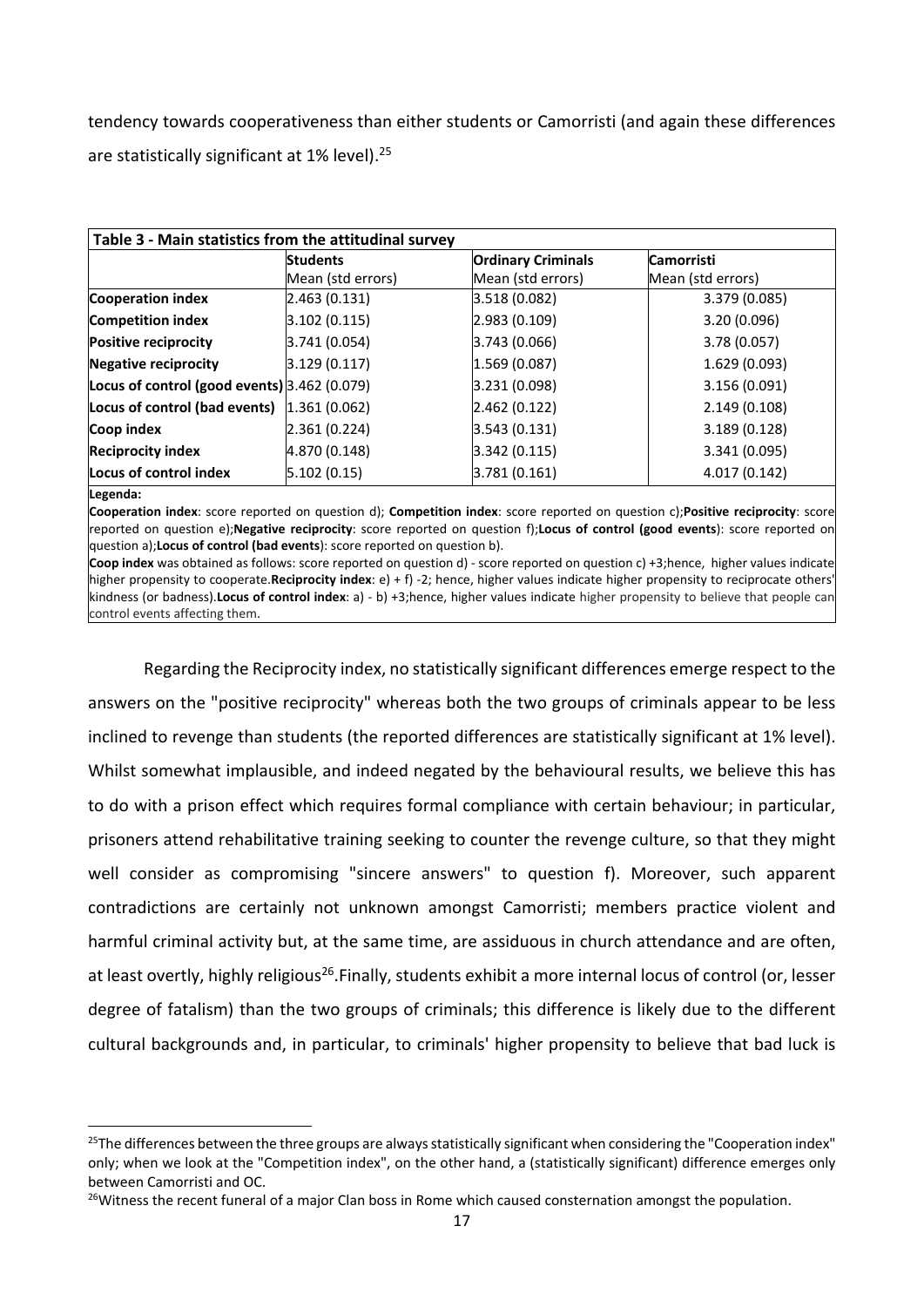responsible for failures, particularly when considering the Ordinary Criminals (in this respect, statistically significant differences emerge also between OC and Camorristi).

*Result 4: From the attitudinal survey statistically significant attitudinal differences emerge across the three samples about individuals' locus of control, (positive and negative) reciprocity and co‐ operativeness.*

### **5.2 Econometric analysis**

In this section we look at the evidence in a more structured framework mainly focusing on whether, and to which extent, individual attitudes elicited through the questionnaires are consistent with behaviour exhibited during the game. Furthermore, we are interested in assessing whether individuals who have similar attitudes to cooperation and reciprocity behave differently, according to whether they belong to one or other of the groups under investigation.

Table 4, columns I-III, reports the results of Probit estimates of the probability of cooperation run for all participants in both types of treatment. The specification of the model in first column includes only dummies for participant type and treatment type. In this case, averaging over the two treatments, Camorristi are much more likely, and OCs a little more likely, to co-operate than students, although the distinction is not statistically significant for OCs. Given the negative reaction of both students and Camorristi to TPP, the tendency to co‐operate overall falls once punishment is introduced.

The discussion above is based on the specifications that estimate an "average treatment effect" through the variable (TPP). Given the opposing reaction to punishment between OCs on the one hand and Camorristi and students on the other, it makes sense to interact treatment with participant type. Thisis accomplished in Column II. The reluctance to cooperate without punishment amongst OCs and their opportunistic reaction to TPP emerges with a strong divergence between the reaction of OCs to TPP compared to students. The interaction dummies also bring out the strong negative reaction of both students and Camorristi to TPP. Camorristi tend to be more co‐operative than either students or OCs, and, in contrast to the other two groups OCs change their behaviour becoming more co‐operative when (potential) sanctions are introduced. Thus, the outcomes revealed by simple descriptive statistics are confirmed also here.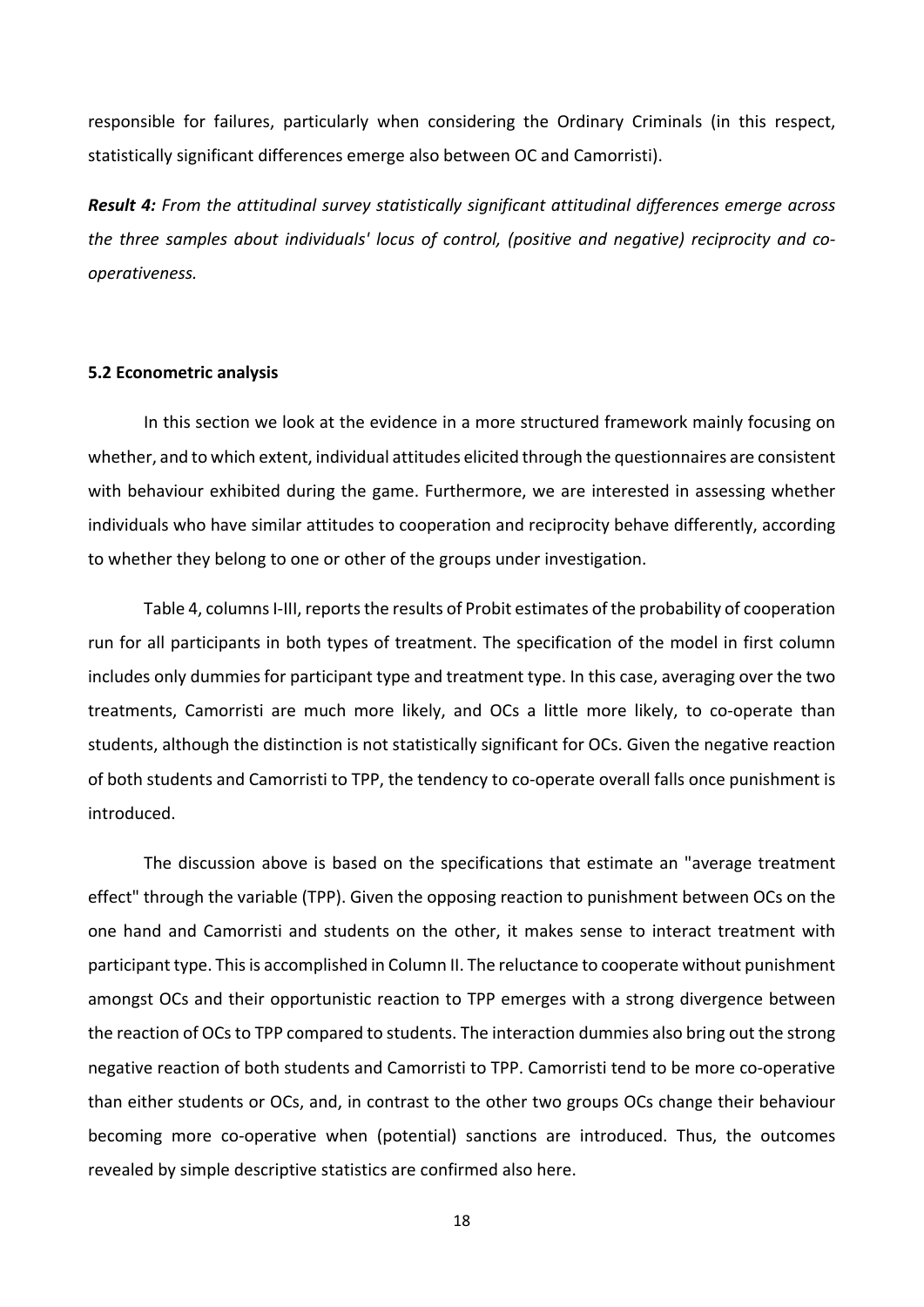In order to take the analysis one step further, the third column allows us to look more into the underlying motivation, including terms to represent attitudes drawn from the questionnaire on co-operation, reciprocity and locus of control. We will return to this below, however, the results suggest that attitudes to co-operation are, somewhat unsurprisingly, the motivation underlying cooperation amongst players, in addition to the player type.

The last two columns in Table 4 which estimates the probability of co-operation separately for camoristi and OCs, allow us to look in more detail at the behaviour and motivations of these two groups. In this case, interaction terms are introduced in the set of the covariates between the attitudinal dummies (namely, "Locus", "Cooperator" and "Reciprocator") and the dummy "TPP". Of particular relevance, the results reported in column IV demonstrate that the negative reaction to TPP is related to participants' locus of control and to their attitudes towards co‐operation in the case of Camorristi; that is, both internal locus and a more co‐operative attitude tend to strengthen Camorristis' negative reaction to the imposition of TPP. On the other hand, the results for OCs are almost diametrically opposed to these (column V): whereas, a stronger internal locus leads to a strengthening of Camorristi's rejection of external authority, its role for OCs is to enhance cooperation in the face of externally imposed punishment. Again, this is strongly indicative of opportunism on the part of OCs – the more they feel in control of the outcome, the more likely they are to co-operate under threat of sanctions, whilst for Camorra, it is quite the opposite, the more they feel in control, the more they are likely to explicitly reject the external authority and refuse to co‐operate with its external imposition, despite the likely cost of doing so.

*Result 5: We do not find similar patterns of cooperation among the three samples, particularly between the two samples of prisoners***;** an *internal locus of control and attitudinal cooperativeness are positively correlated with pro‐social behaviour in the experiment amongst Camorristi, whilst internal locus of control reduces co‐operativeness following the imposition of potential sanctions ‐ reflecting the explicit nature of the rejection of the external authority; amongst OCs, the strong and statistically significant positive association between internal locus of control and co‐operation in TPP may be considered, in contrast, as further evidence of opportunistic behaviour on the part of OCs.*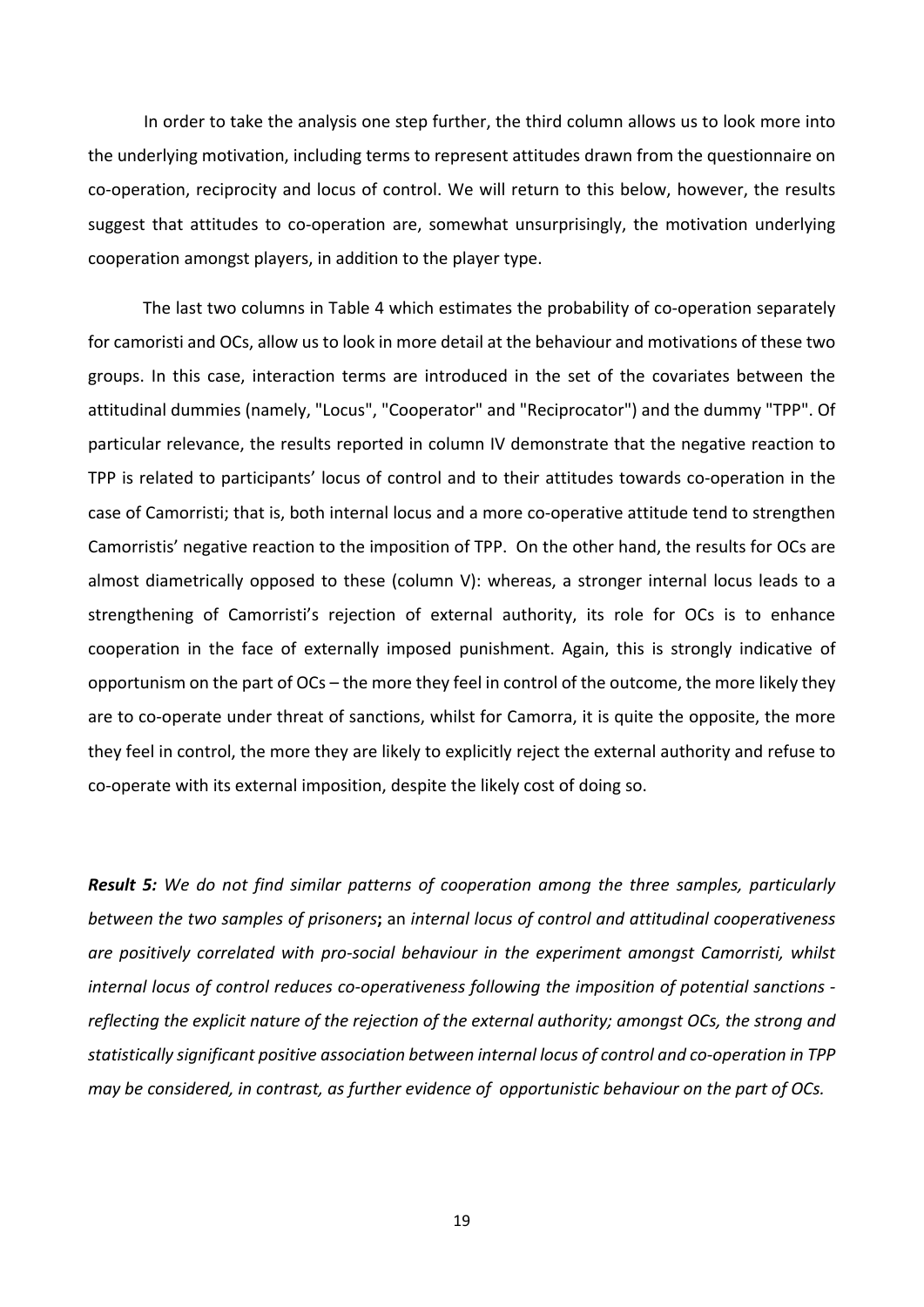| <b>Variables</b>              |            | Coeff. (std. err.) |             | Coeff. (std. err.) |                  | Coeff. (std. err.) | Coeff. (std. err.)                                                                                                                                                                                        | Coeff. (std. err.)        |
|-------------------------------|------------|--------------------|-------------|--------------------|------------------|--------------------|-----------------------------------------------------------------------------------------------------------------------------------------------------------------------------------------------------------|---------------------------|
|                               |            |                    |             | Ш                  |                  | $\mathbf{III}$     | Camorristi                                                                                                                                                                                                | <b>Ordinary criminals</b> |
|                               |            |                    |             |                    |                  |                    | IV                                                                                                                                                                                                        | $\mathsf{V}$              |
| <b>Ordinary Criminals [1]</b> | 0.220      | (0.195)            | $-0.454$    | (0.286)            | 0.019            | (0.237)            |                                                                                                                                                                                                           |                           |
| Camorristi [2]                | $0.731***$ | (0.190)            | $0.657**$   | (0.290)            | $0.493**$        | (0.217)            |                                                                                                                                                                                                           |                           |
| $TP - PD[3]$                  | $-0.374**$ | (0.159)            | $-0.845***$ | (0.280)            | $-0.268^{\circ}$ | (0.181)            | 0.064(0.504)                                                                                                                                                                                              | 0.086(0.416)              |
| Cooperator [4]                |            |                    |             |                    | $0.420***$       | (0.176)            | $0.300***(0.123)$                                                                                                                                                                                         | $-0.098(0.131)$           |
| <b>Reciprocator</b> [5]       |            |                    |             |                    | $-0.323^{\circ}$ | (0.201)            | $-0.175(0.168)$                                                                                                                                                                                           | $-0.002(0.150)$           |
| Locus $[6]$                   |            |                    |             |                    | $-0.178$         | (0.178)            | $0.204*(0.108)$                                                                                                                                                                                           | $-0.259**$ (0.126)        |
| Ordin. Criminals*TPP          |            |                    | $1.275**$   | (0.396)            |                  |                    |                                                                                                                                                                                                           |                           |
| Camorristi*TPP                |            |                    | 0.125       | (0.395)            |                  |                    |                                                                                                                                                                                                           |                           |
| Cooperator*TPP                |            |                    |             |                    |                  |                    | $-1.197**$ (0.566)                                                                                                                                                                                        | 0.073(0.533)              |
| Reciprocator*TPP              |            |                    |             |                    |                  |                    | 0.111<br>(0.641)                                                                                                                                                                                          | $-0.297(0.509)$           |
| Locus*TPP                     |            |                    |             |                    |                  |                    | $-1.223**$ (0.569)                                                                                                                                                                                        | $1.446***(0.551)$         |
| Constant                      | 0.201      | (0.159)            | $0.454**$   | (0.206)            | 0.338(0.231)     |                    | (0.834)<br>$-0.025$                                                                                                                                                                                       | 1.402(0.814)              |
| N.of observations             | 277        |                    | 277         |                    | 265              |                    | 98                                                                                                                                                                                                        | 81                        |
| Log. Lik.                     | $-171.075$ |                    | $-165.70$   |                    | $-148.544$       |                    | 22.68                                                                                                                                                                                                     | 12.853                    |
| Wald $\chi^2$                 | 23.03      |                    | 32.23       |                    | 59.24            |                    | $-44.529$                                                                                                                                                                                                 | $-47.47$                  |
|                               |            |                    |             |                    |                  |                    | Legend: Ordinary Criminals: dummy=1 for ordinary criminals, 0 otherwise; Camorristi: dummy=1 for Camorra inmates, 0 otherwise; excluded category are students; TPP: second session in the game;           |                           |
|                               |            |                    |             |                    |                  |                    | Cooperator: dummy equal to 1 if the propensity to cooperate, as measured by the coop index, is higher than the median value in the sample; Reciprocator: dummy equal to 1 if the propensity to            |                           |
|                               |            |                    |             |                    |                  |                    | reciprocate, as measured by the reciprocity index, is higher than the median value in the sample; Locus: dummy equal to 1 if the propensity to believe that people can control event, as measured by the  |                           |
|                               |            |                    |             |                    |                  |                    | lucus of control index, is higher than the median value in the sample. Coop index, reciprocity and locus of control indexes are described in Table 3; the variables Reciprocator, Locus and Cooperator in |                           |
|                               |            |                    |             |                    |                  |                    |                                                                                                                                                                                                           |                           |

**Note**s: Robust standard errors clustering on individuals.° statistically significant at 20% confidence level; \* statistically significant at 10%;\*\* statistically significant at 5%;\*\*\* statistically significant at 1%.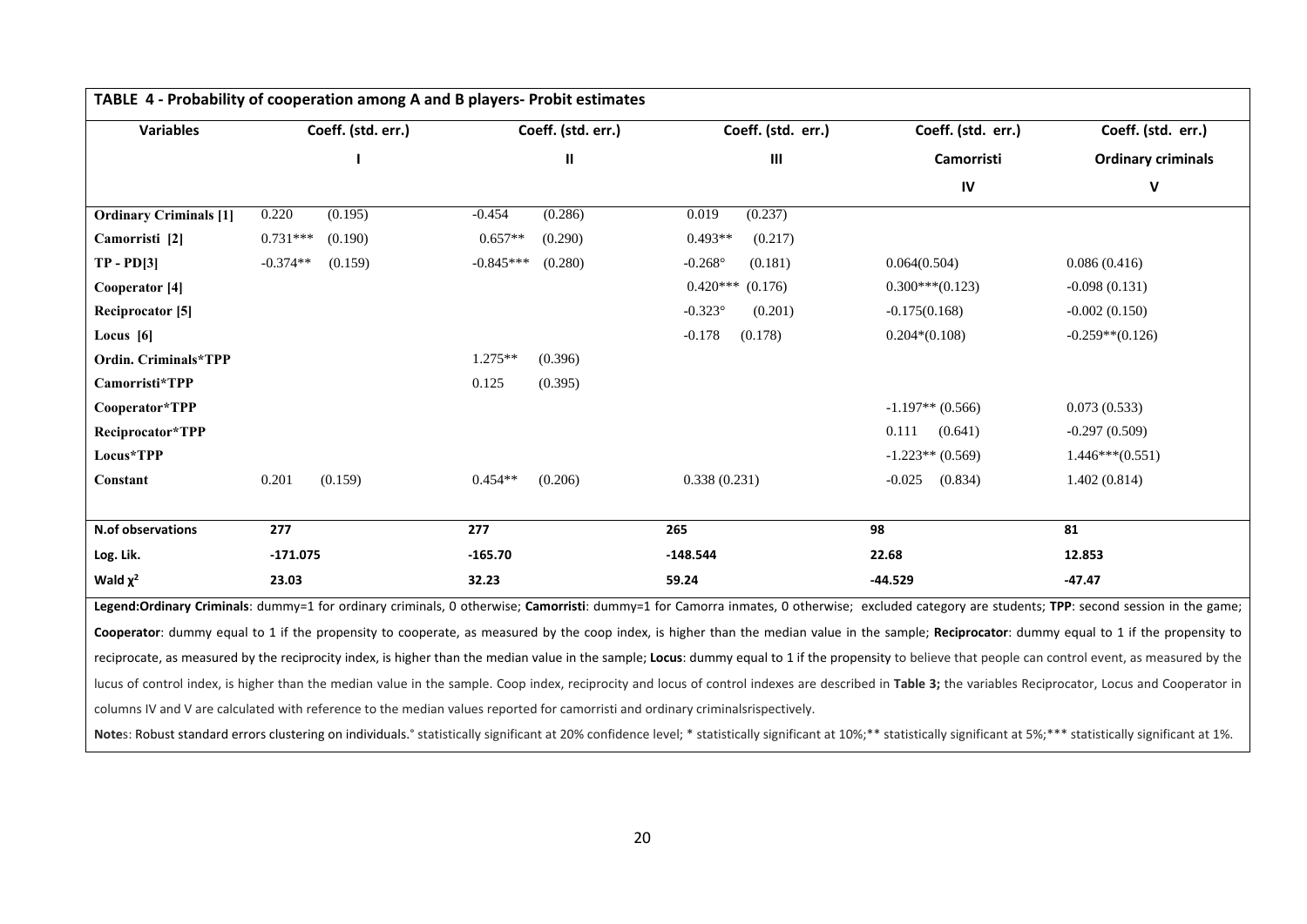Turning now to Third Parties, Table 5 reports FGLS estimates of punishment decisions: the dependent variable is the amount of tokens spent by C players in order to punish players A & B in the TPP session of the game. The set of independent variables includes dummies representing the different possible situations: i) mutual cooperation; ii) the punishable player defected and the other player cooperated, iii) the other player was a defector and the punishable player cooperated and iv) the (default) situation of mutual defection.

| TABLE 5 - Determinants of the amount of punishment by C players - FGLS estimates                           |                          |              |                                             |                                     |                |  |
|------------------------------------------------------------------------------------------------------------|--------------------------|--------------|---------------------------------------------|-------------------------------------|----------------|--|
| <b>Vars</b>                                                                                                | Coefficients (std. err.) |              |                                             |                                     |                |  |
|                                                                                                            |                          | $\mathbf{I}$ | $\mathbf{II}$                               |                                     | $\mathbf{III}$ |  |
| <b>Ordinary Prisoners</b>                                                                                  | $0.659**$                | (0.324)      | $1.307***$ (0.365)                          | 1.137                               | (0.599)        |  |
| Camorristi                                                                                                 | $1.264$ ***              | (0.259)      | $1.412***$ (0.274)                          | 0.565                               | (0.498)        |  |
| <b>Both players cooperate</b>                                                                              | $-0.089$                 | (0.310)      | $-0.075(0.311)$                             | $-1.292***$                         | (0.316)        |  |
| Punishable player defects                                                                                  | $5.216***$               | (0.310)      | $5.134***$ (0.311)                          | $5.131***$                          | (0.316)        |  |
| <b>Other player defects</b>                                                                                | $-1.099***$              | (0.310)      | $-1.136***(0.311)$                          | $-1.292***$                         | (0.316)        |  |
| Cooperator                                                                                                 |                          |              | $-0.661***(0.269)$                          |                                     |                |  |
| Reciprocator                                                                                               |                          |              | $0.754***(0.259)$                           |                                     |                |  |
| Locus                                                                                                      |                          |              | $-0.547**$ (0.261)                          |                                     |                |  |
| Both players cooperate*Ord. Criminals                                                                      |                          |              |                                             | $3.034***$                          | (0.846)        |  |
| Punished player defects*Ord. Criminals                                                                     |                          |              |                                             | $-2.135**$                          | (0.846)        |  |
| Other player defects* Ord. Criminals                                                                       |                          |              |                                             | 0.456                               | (0.846)        |  |
| Both players cooperate*Camorristi                                                                          |                          |              |                                             | 2.199 ***                           | (0.705)        |  |
| Punished player defects*Camorristi                                                                         |                          |              |                                             | $1.717**$                           | (0.705)        |  |
| Other player defects* Camorristi                                                                           |                          |              |                                             | $-0.437$                            | (0.705)        |  |
| Constant                                                                                                   | $0.803***$               | (0.237)      | $0.724***$ (0.270)                          | $1.292***$                          | (0.223)        |  |
| Number of observations                                                                                     | 552                      |              | 488                                         | 552                                 |                |  |
| Wald $\chi^2$<br>$\overline{A}$ . $\overline{A}$ is the set of $\overline{A}$<br>المناسب والمتمار والمناسب | 530.42                   |              | 497.78<br>والمستور ويتحدث والمساوي والمناور | 833.67<br>Proceed with a subsequent |                |  |

**Legend:Both players cooperate**: dummy=1 if both players (A &B) had cooperated during the TP‐ PD session; **Punished player defects:** dummy=1 if the punished player (A or B) had defeated during the TPP session while the other player had cooperated; **Punished player cooperates**: dummy=1 if the punished player (A or B) had cooperated during the session TP‐ PD while the other player had defeated; the excluded dummy refers to both players defeating. The variables **Cooperator, Reciprocator, Locus,** are defined in Table 4.**Notes**: ° statistically significant at 20% confidence level; \* statistically significant at 10%;\*\* statistically significant at 5%;\*\*\* statistically significant at 1%.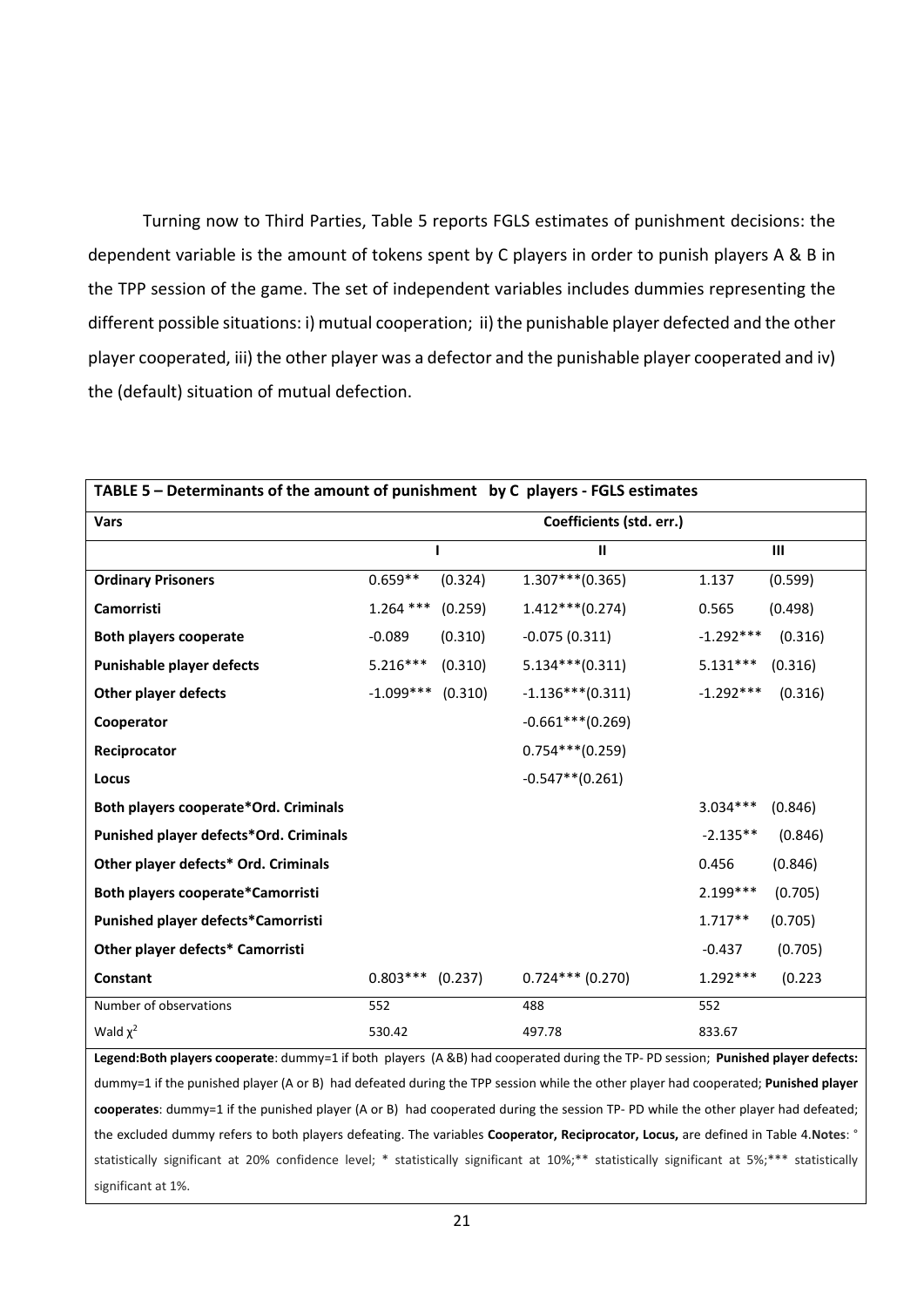The estimates in column I confirm that, on average, sanctions on defectors are more severe when the other player cooperates. Taking the analysis a little further, controlling for individual preferences, the second column shows that a more co-operative attitude and a stronger internal locus of control negatively affect the size of punishment while the opposite evidence is reported among co-operators. The model specification reported in column III includes interactive terms between dummies representing, respectively, the different possible situations of the game (i.e., mutual cooperation, punished player defects, the other player defects) and the type of sample (ordinary criminals or camorra inmates). This shows that only Camorra inmates are more likely to punish defectors when the other player cooperates, while the opposite evidence is reported for ordinary criminals, confirming the suggestive results of the descriptive analysis. Finally, when both players cooperate, the sanctions imposed by ordinary prisoners are also more severe that those inflicted by Camorra inmates: this confirms the finding of a strong tendency towards punishing "unfair behaviour" amongst the Camorra inmates, whereas OPs are more likely to punish co‐ operators.

Beyond confirming the results of the descriptive analysis, the separate results for Camorra and OCs reported in Table 6 offer a deeper insight into the differences between the two samples of prisoners. Introducing terms for individual preferences towards cooperation, reciprocity and locus of control, it emerges that whereas for Camorristi, the tendency to punish increases with belief in the 'correctness' of reciprocity – and particularly positive reciprocity – and with a more internal locus of control (i.e. the belief that individuals are influential in determining outcomes affecting them), again above‐all as regards positive outcomes, for Ordinary Prisoners, the sign of the effects is reversed. In other words, amongst the Camorra, subjects who are more oriented towards reciprocity, cooperativeness and with a higher internal locus of control are more likely to punish "unfair behaviour". We find quite the opposite relation amongst ordinary prisoners: more cooperative subjects are more likely to punish, while the "kind reciprocators" punish less. This provides further and more concrete evidence of the opportunism of OPs which can be compared with the more 'Honour' bound mores of Camorristi and the consequent strong punishment of betrayal.

**Result 6**: With r*espect to the severity of punishment, the three samples exhibit quite different behaviour; in particular, Camorra inmates are more willing to punish "betrayal". Consistent with our*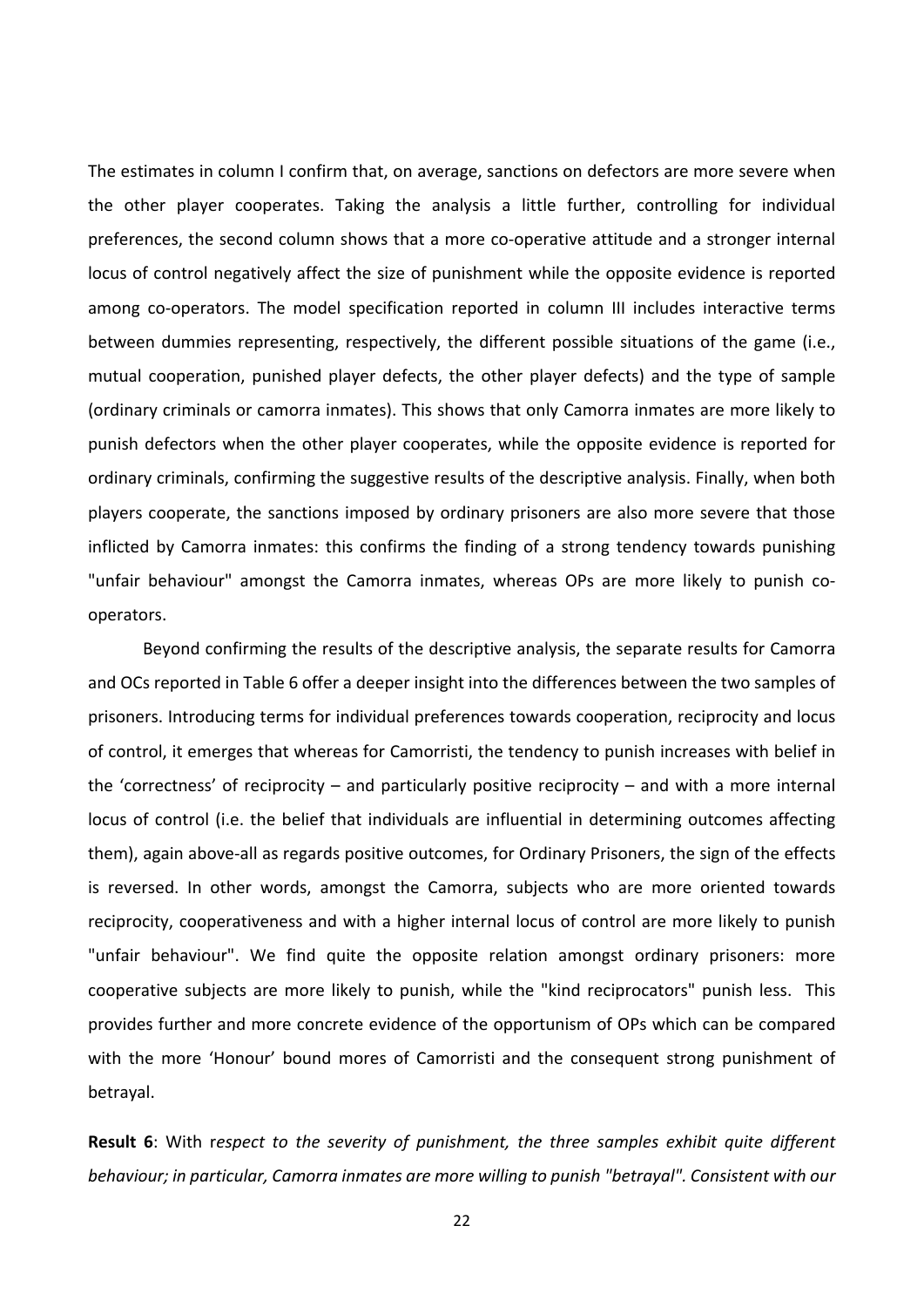*expectations, a positive correlation between reciprocity, internal locus of control and sanctioning behaviour emerges amongst Camorra inmates, where co‐operators are less likely to punish. Quite the opposite results are found for ordinary criminals.*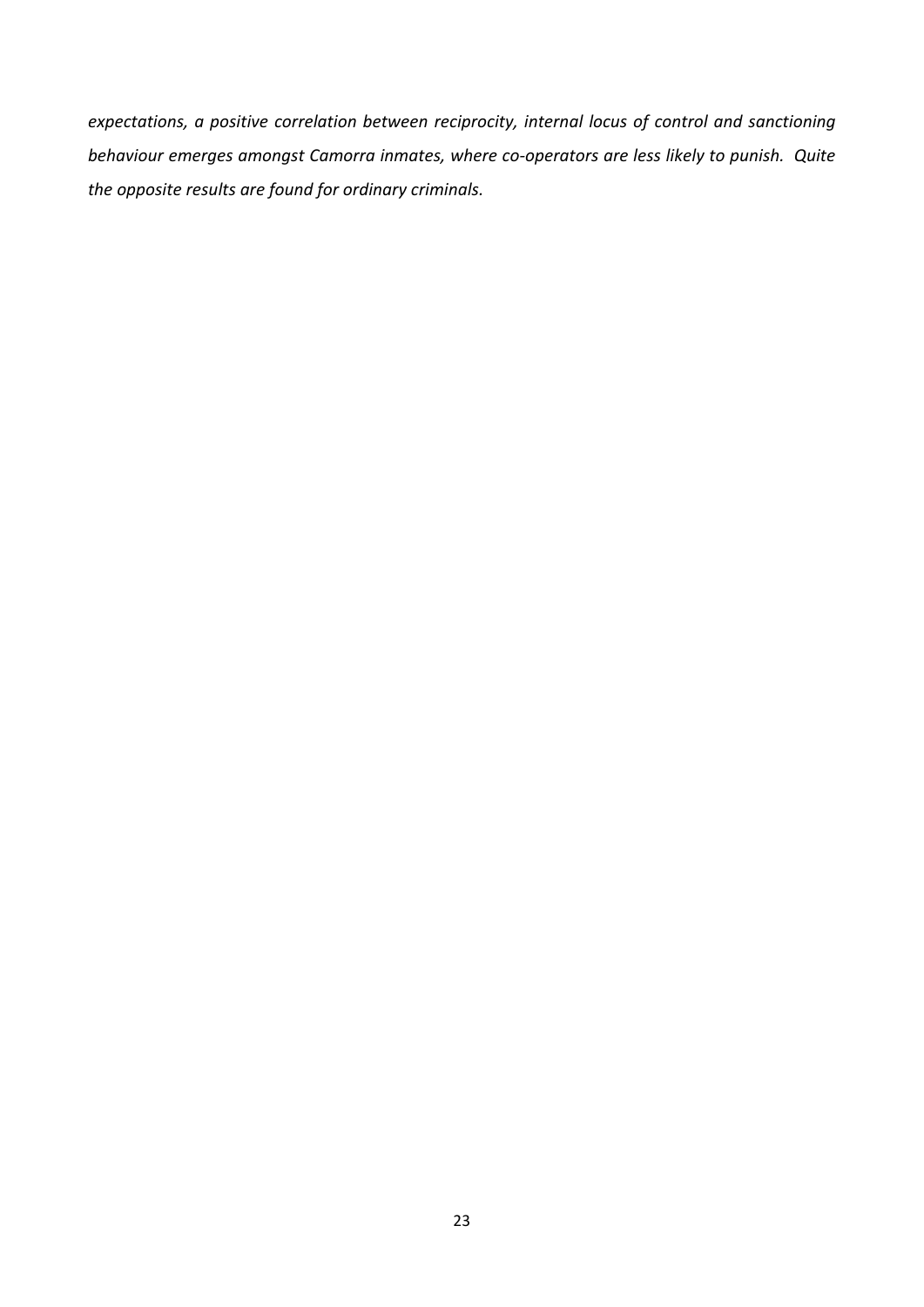| TABLE 6 - Amount of punishment by C Players- FGLS Estimates |                         |                                       |                           |                      |
|-------------------------------------------------------------|-------------------------|---------------------------------------|---------------------------|----------------------|
|                                                             | <b>Camorra inmates</b>  |                                       | <b>Ordinary Criminals</b> |                      |
| <b>Variables</b>                                            | Coeff (std. err.)       |                                       | Coeff (std. err.)         |                      |
|                                                             |                         | $\mathbf{H}$                          | Ш                         | IV                   |
| Both players cooperate                                      | $0.939*(0.549)$         | $0.934*$ (0.527)                      | $2.209***(0.787)$         | $2.081**$ (0.766)    |
| <b>Punished player defects</b>                              |                         | $5.670***$ (0.549) $6.034***$ (0.526) |                           | $3.261***$ (0.766)   |
|                                                             |                         |                                       | $3.399***(0.786)$         |                      |
| Other player defects                                        | $-1.710***$ (0.549)     | $-1.258**$ (0.527)                    | $-0.992^{\circ}(0.787)$   | $-0.875$ $(0.766)$   |
| Cooperator                                                  | $-1.655***(0.423)$      |                                       | $-0.783^{\circ}$ (0.609)  |                      |
| Reciprocator                                                | $1.145***(0.424)$       |                                       | $-1.326**$ (0.620)        |                      |
| Locus                                                       | $0.682^{\circ}$ (0.430) |                                       | $-1.566***(0.590)$        |                      |
| <b>Competition index</b>                                    |                         | $0.290$ $(0.243)$                     |                           | (0.338)<br>0.079     |
| <b>Cooperation index</b>                                    |                         | $-0.643**$ (0.290)                    |                           | $0.894**$<br>(0.348) |
| <b>Positive reciprocity</b>                                 |                         | $1.038***(0.335)$                     |                           | $-1.336**$ (0.578)   |
| <b>Negative reciprocity</b>                                 |                         | $0.515**$ (0.221)                     |                           | $-0.234$<br>(0.353)  |
| Locus of control (good                                      |                         | $0.605**$ (0.308)                     |                           | (0.266)<br>$-0.095$  |
| events)                                                     |                         |                                       |                           |                      |
| Locus of control (bad                                       |                         | 0.226<br>(0.209)                      |                           | $1.162***$ (0.256)   |
| events)                                                     |                         |                                       |                           |                      |
| Constant                                                    | $2.265$ *** $(0.487)$   | $-4.718**$ (1.987)                    | $3.051***$ (0.766)        | 1.829<br>(0.73)      |
| Number of observations                                      | 152                     | 152                                   | 160                       | 160                  |
| Wald $\chi^2$                                               | 219.12                  | 253.71                                | 52.53                     | 64.38                |

**Legend:**

**Competition index**: higher values indicate higher propensity to compete; **Cooperation index**: higher values indicate higher propensity to cooperate; **Positive reciprocity**: higher values indicate a higher tendency towards reciprocating kindness; **Negative reciprocity**: higher values indicate higher tendency towards reciprocating unkindness; **Locus of control bad events** : higher values indicate a higher propensity to believe that people can control bad events affecting them; **Locus of control good events** : higher values indicate a higher propensity to believe that people can control good events affecting them**.** See also legend in tables3 ‐5**. Notes:** ° statistically significant at 20% confidence level; \* statistically significant at 10%;\*\* statistically significant at 5%;\*\*\* statistically significant at 1%.

### **6. Concluding Remarks**

Recent research in experimental economics has sought to assess whether convicted criminals share comparable social preferences with other sectors of the population. On the other hand, when dealing with Mafia or Camorra, economists and social scientists have tended to invert the question arguing that the presence of Mafia generates negative externalities. Specifically, in areas where organized crime operates, citizens'social behaviour is affected by the presence of these powerful groups and posited to be less cooperative, trusting, honest and trustworthy than citizens' social behaviour living in areas where the criminal groups are absent.

The results presented here suggest a more complex pattern. We examined in‐group behaviour and attitudes of the Camorra. Using a three‐way comparison, with two control groups, students and 'Ordinary prisoners' allowed us to clearly identify distinct patterns of behaviour and attitudes vis‐à‐vis co‐operation and punishment peculiar to the Camorra.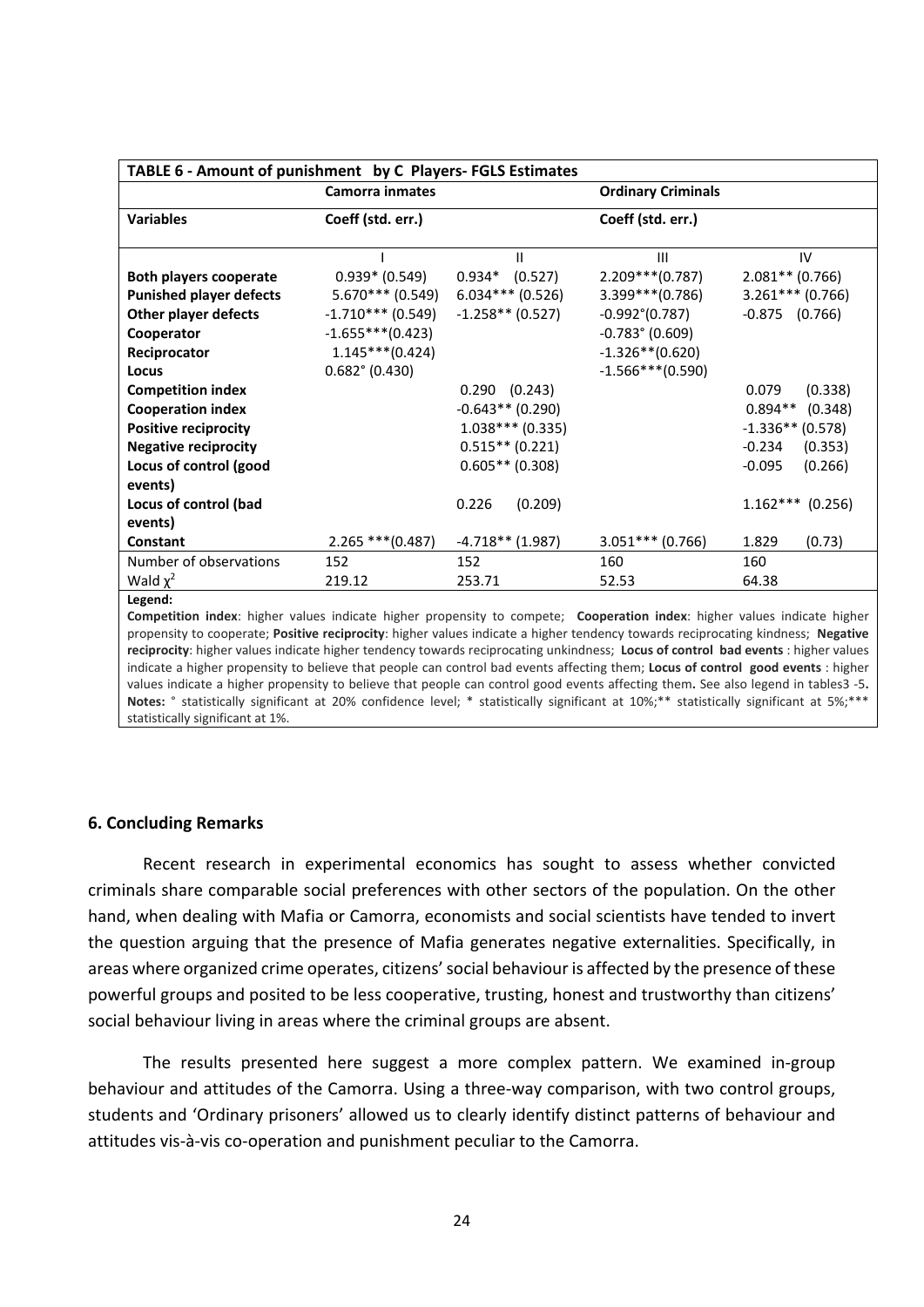In general, we found much dissimilarity in the behaviour of ordinary prisoners, Camorristi and students. Inter alia, these differences are indicative of, or at least consistent with, a lack of contamination or negative externalities associated with the Camorra.

There is a degree of fatalism observable in the behaviour and attitudes of both Camorristi and ordinary prisoners as evidenced, for example, by the punishment of co-operators by both types of prisoner in the role of third party adjudicator, and, more directly, in the more external loci of control observable in both types of prisoner above‐all when it comes to 'bad' events. This we think can reasonably be attributed to a common prison 'effect'.

On the other hand, there is clear evidence of an attachment to co-operative (in-group) norms of behaviour amongst Camorristi and rejection of such rules when they are externally imposed – leading to a significant reduction in co-operation once an external 'judge' is introduced – which is not observed amongst ordinary prisoners who tend to become more co-operative under the threat of externally imposed punishment. The behaviour of ordinary prisoner thus suggests an important element of opportunism which is entirely lacking  $-$  or perhaps more accurately  $-$  completely overwhelmed by the more honour‐bound mores of the Camorra, with its emphasis on the negative nature of betrayal and the rejection of external authority.

The study offers a contribution to the growing area of experimental work on the economics of crime comparing criminals and ordinary citizens' social behaviour. In this regard, inter alia, the study provides clear evidence of behavioural differences between citizens (students) ordinary criminals and Camorristi which emphasize the need to adopt behavioural perspectives in dealing with organized crime, rather than an approach based on purely economic incentives.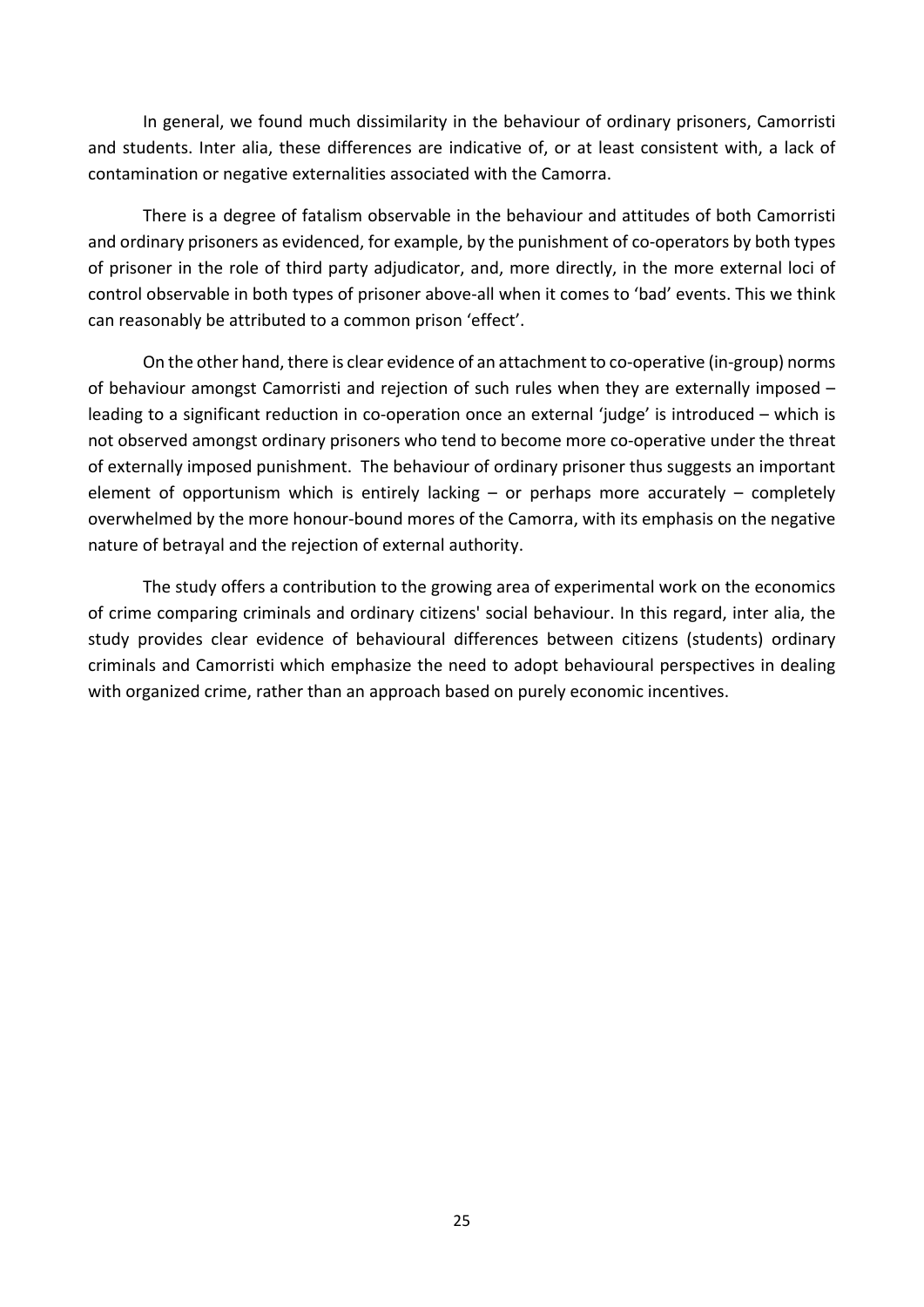#### **REFERENCES**

Bandiera, O. 2003*.* Land Reform, the Market for Protection, and the Origins of the Sicilian Mafia: Theory and Evidence. *Journal of Law, Economics, & Organization 19(1), 218‐244.*

Benjamin, D. J.; Choi J.J.; Strickland A. J.; 2010. Social Identity and Preferences. *American Economic Review 100 (4), 1913‐1928.* 

Beugelsdijk, S.; Van Schaik, T. 2005. Social capital and growth in European regions: an empirical test. *European Journal of Political Economy 21(2), 301‐324.*

Birkeland, S.; Cappellen, A.; Sorensen, E.; Tungodden, B. 2014. An experimental study of prosocial motivation among criminals. *Experimental Economics 17(4), 501‐511.*

Boone, C.; De Brabander, B.; Carree, M.; De Jong, G.; van Olffen, G.; van Witteloostuijnd A. 2002. Locus of Control and Learning to cooperate in a Prisoner's Dilemma Game. *Personality and Individual Differences 32 (5), 929‐946.*

Butler, J. 2014. Trust, Truth, Status and Identity An Experimental Inquiry. *The B.E. Journal of Theoretical Economics 14(1), 293‐338*.

Cohn, A., Maréchal, M. A.; Noll T. 2015. Bad Boys: How Criminal Identity Salience Affects Rule Violation. *Review of Economic Studies 82(4).*

Carpenter, J.; Seki, E. 2005. Do Social Preferences Increase Productivity? Field Experimental Evidence from Fishermen in Toyama Bay*. Economic Enquiry 49(2), 612‐630.*

Chmura, T.; Engel C.; Englerth M. 2013. Selfishness as a Potential Cause of Crime ‐ A Prison Experiment. *MPI Collective Goods Preprint no 2013/5*

Fehr, E.; Fischbacher, U. 2004. Third‐party punishment and social norms. *Evolution and Human Behaviour 25(2),63‐87.*

Fehr, E.; Rockenbach, B. 2003. Detrimental Effects of Sanctions on Human Altruism. *Nature, 422, 137‐140.*

Gambetta, D. 1996. The Sicilian Mafia. The Business of Private Protection. Cambridge: *Harvard University Press.*

Europol. 2013. Threat Assessment. Italian Organized Crime. The Hague, file document, n. 667574.

European Parliament. 2013. Organized crime, corruption, and money laundering: recommendations on action and initiatives to be taken. Resolution, June.

Khadjavi, M.; Lange, A. 2013. Prisoners and their dilemma. *Journal of Economic Behaviour & Organization 92, 163‐175.*